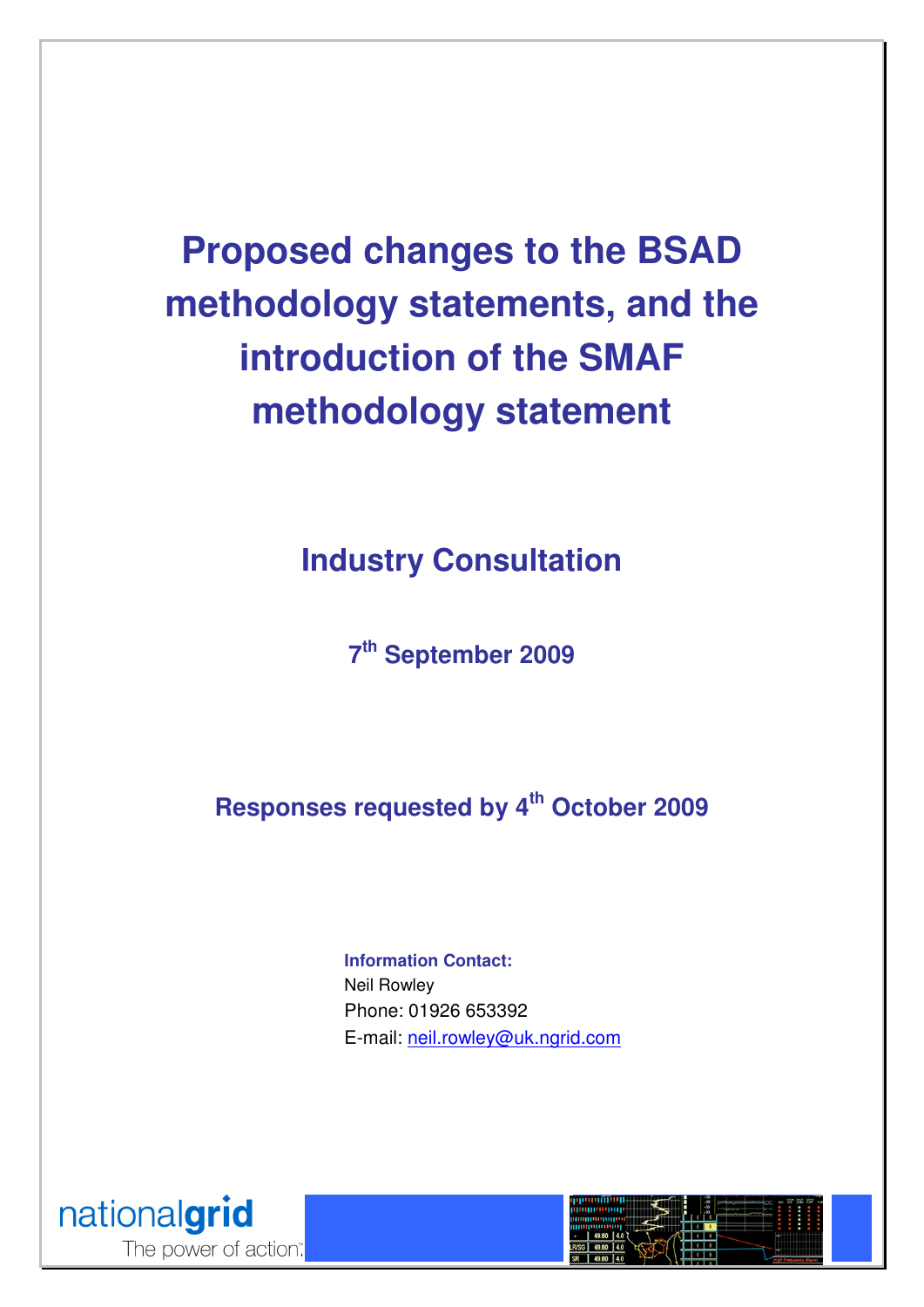

#### **CONTENTS**

| 1      |                                                                                                                                                                                                                             |
|--------|-----------------------------------------------------------------------------------------------------------------------------------------------------------------------------------------------------------------------------|
| 2      |                                                                                                                                                                                                                             |
|        | 2.1                                                                                                                                                                                                                         |
|        | 2.2                                                                                                                                                                                                                         |
| 3      |                                                                                                                                                                                                                             |
|        | 3.1<br>REVIEW OF CONSISTENCY OF BALANCING SERVICES INCLUDED WITHIN CASH OUT11<br>3.2<br>3.2.1 Balancing Services Adjustment Data Methodology Statement11<br>3.2.2 System Management Action Flagging Methodology Statement11 |
| 4      |                                                                                                                                                                                                                             |
|        |                                                                                                                                                                                                                             |
| 5      |                                                                                                                                                                                                                             |
|        | 5.1<br>5.2<br>5.3<br>5.4                                                                                                                                                                                                    |
| 6      |                                                                                                                                                                                                                             |
| 7      |                                                                                                                                                                                                                             |
|        | SUMMARY OF PROPOSED BSAD CHANGES FROM BSC MODIFICATION P217A 16                                                                                                                                                             |
|        |                                                                                                                                                                                                                             |
| 8<br>9 | APPENDIX B MARKED-UP BSAD FOR PROPOSED BSC MODIFICATION P217A18<br>APPENDIX C SMAF METHODOLOGY STATEMENT - BSC MODIFICATION P217A                                                                                           |
|        | 10 APPENDIX D SUMMARY OF PROPOSED BSAD CHANGES FROM BSC                                                                                                                                                                     |
|        | MODIFICATION P217A AND NATIONAL GRID'S REVIEW OF BALANCING                                                                                                                                                                  |
|        | 11 APPENDIX E MARKED-UP BSAD FOR PROPOSED BSC MODIFICATION P217A AND<br>NATIONAL GRID'S REVIEW OF BALANCING SERVICES CHANGES22                                                                                              |
|        | 12 APPENDIX F SUMMARY OF PROPOSED SMAF CHANGES FROM NATIONAL                                                                                                                                                                |
|        | 13 APPENDIX G MARKED-UP SMAF FOR PROPOSED CHANGES FROM NATIONAL                                                                                                                                                             |
|        |                                                                                                                                                                                                                             |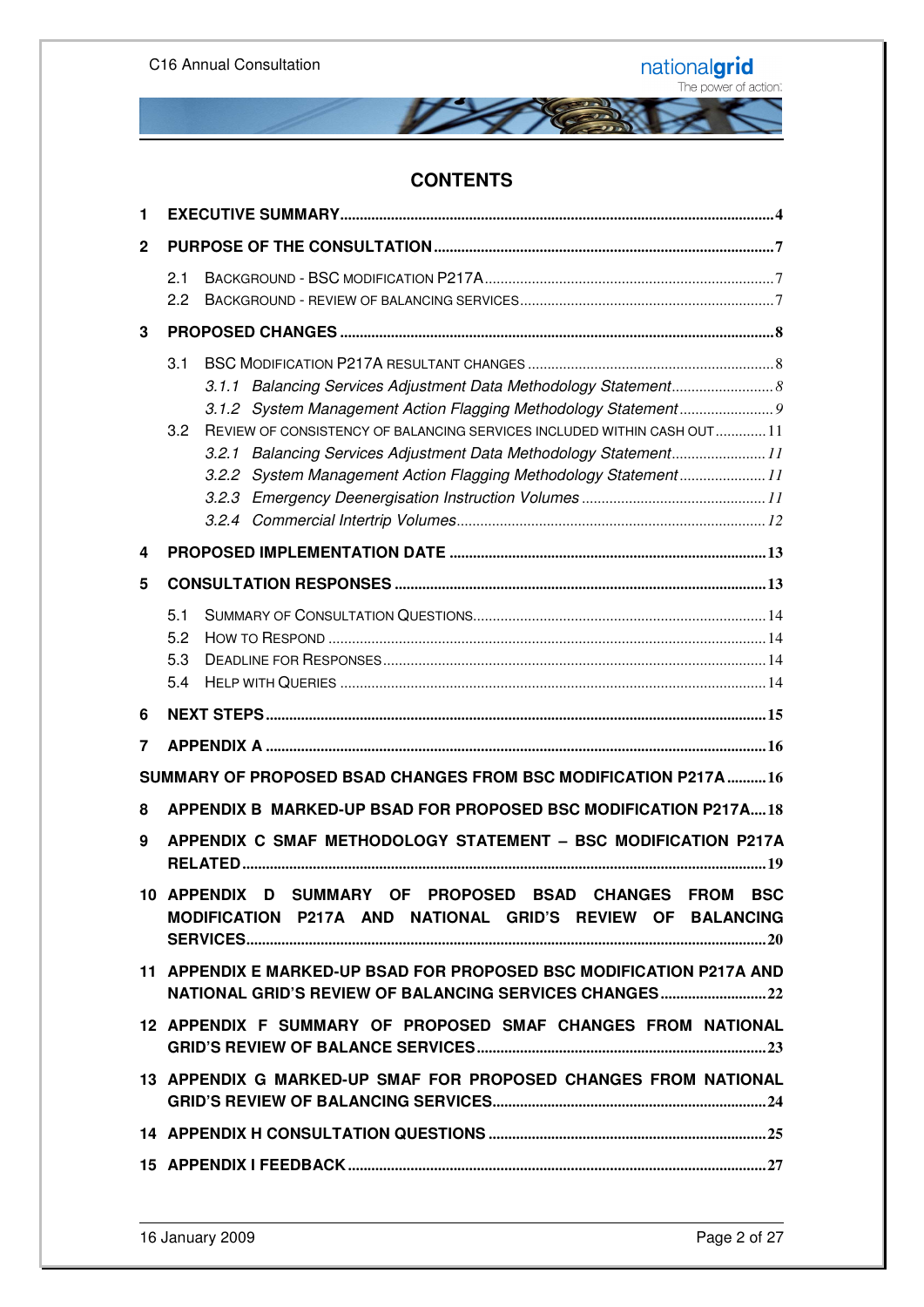



16 January 2009 **Page 3 of 27**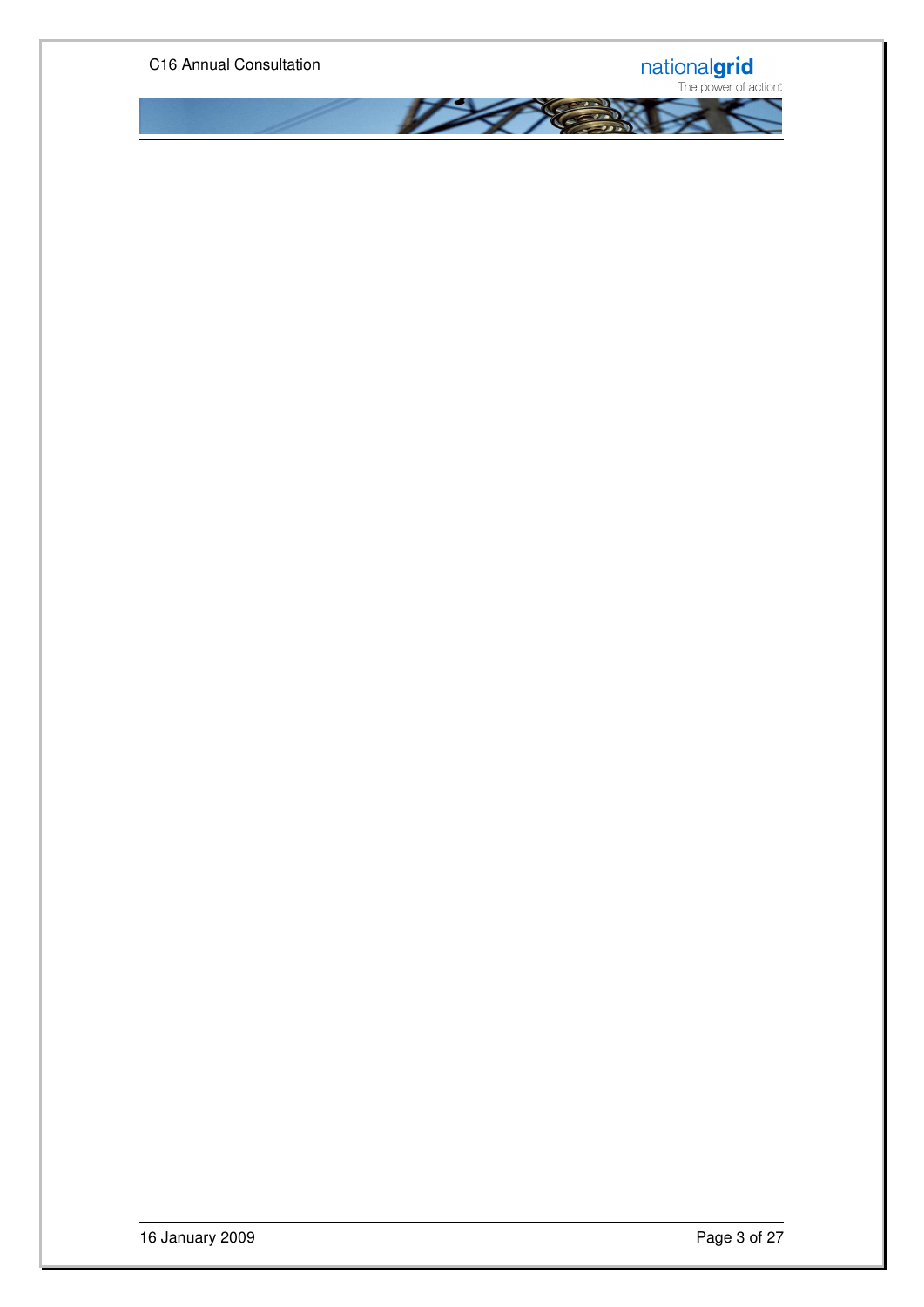

#### **Purpose of this document**

The purpose of this document is to consult the industry on changes to the Balancing Services Adjustment Data (BSAD) methodology statement and on the introduction of the System Management Actions Flagging (SMAF) methodology statement.

There are two drivers for the changes proposed within this consultation. Firstly, consequential changes from the approval of BSC modification P217A; Revised Tagging Process and Calculation of Cash Out Prices. This modification alters the calculation of the main electricity imbalance price, and changes the Balancing Service Adjustment Data and the Bid Offer Data provided by National Grid to the Settlement Administration Agenda. Secondly, National Grid has reviewed the consistency of balancing services included within cash out and is proposing amendments.

It is important to note that this consultation contains two versions of the SMAF and BSAD methodology statements. The first versions contain proposed changes directly related to the P217A, while the second versions include these changes plus the proposed changes resulting from National Grid's review. Also, both versions of the BSAD methodology statement contain housekeeping changes, which given the changes resulting P217A, National Grid believes will improve the quality of the document.

This consultation seeks industry views on the SMAF methodology statement and the proposed changes to the BSAD methodology statements.

#### **Consultation Process**

The SMAF methodology statements and the proposed changes to BSAD methodology statements are attached within the Appendices of this document. The consultation document is available on National Grid's website and can be accessed by using the following link: http://www.nationalgrid.com/uk/Electricity/Balancing/consultations/.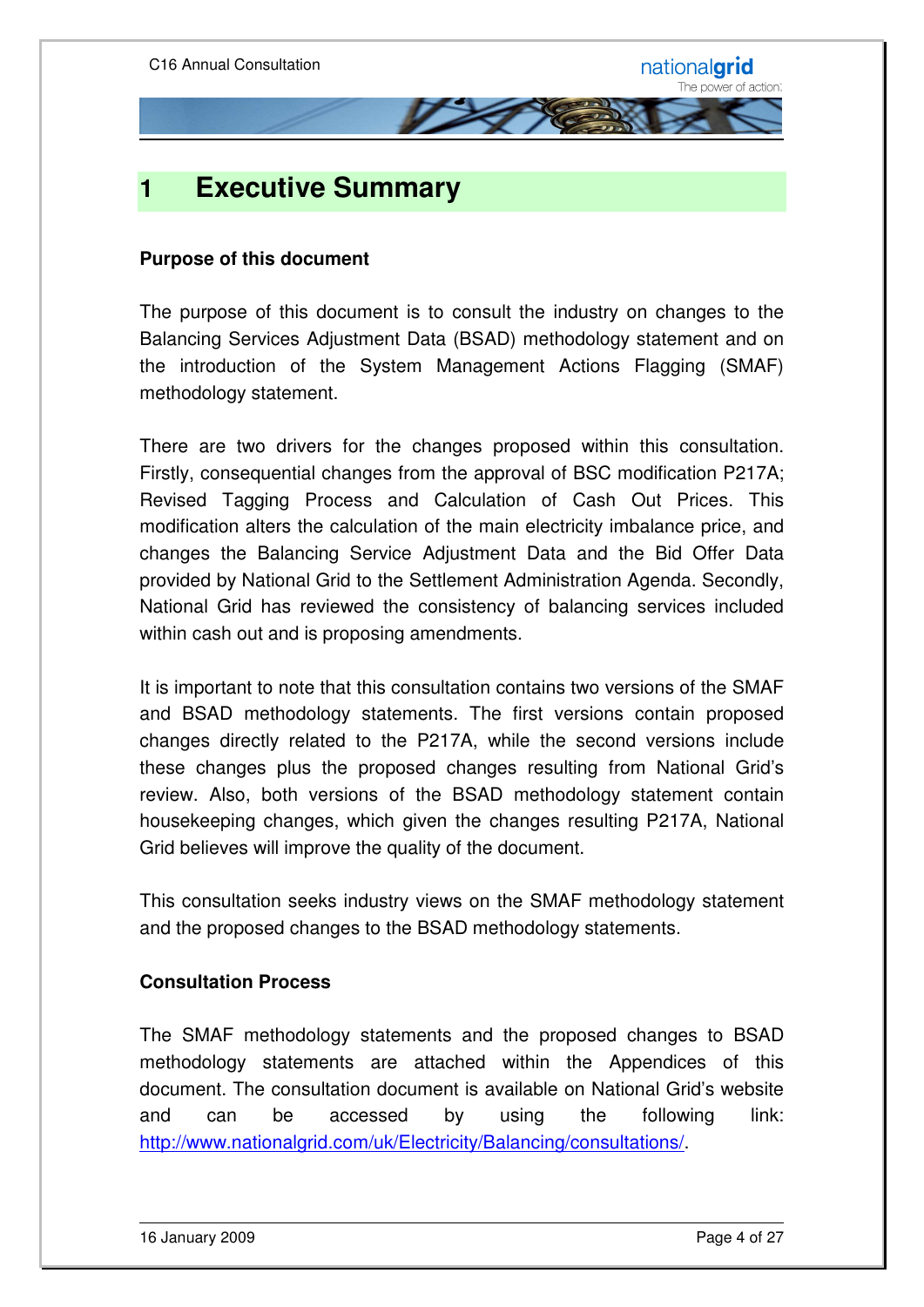Following receipt of responses to this consultation, National Grid will prepare and submit a report (in accordance with Licence Condition C16 paragraph 8) to the Authority. The industry responses and the consultation report will be published on the above link.

The current version of the BSAD methodology statement can be found at the following link:

http://www.nationalgrid.com/uk/Electricity/Balancing/transmissionlicensestate ments/

#### **Consultation Timescales**

In accordance with Licence Condition C16, the consultation period will be 28 days. Therefore the consultation timetable is as follows:

| <b>Consultation published</b>               | 7 <sup>th</sup> September 2009 |
|---------------------------------------------|--------------------------------|
| Closing date for responses                  | 4 <sup>th</sup> October 2009   |
| <b>Consultation Report to the Authority</b> | 9 <sup>th</sup> October 2009   |
| Anticipated Authority decision by           | 5 <sup>th</sup> November 2009  |
| Implementation                              | 5 <sup>th</sup> November 2009  |
| (Subject to Authority approval)             |                                |

#### **How to respond**

The consultation questions are summarised in a proforma in Appendix H. Please complete the proforma and send your responses to balancingservices@uk.ngrid.com by 7<sup>th</sup> October 2009.

#### **Enquiries**

If you wish to discuss any aspect of this document, please contact Neil Rowley by emailing neil.rowley@uk.ngrid.com or telephoning 01926 653392.

#### **Document Structure**

The remainder of this document is structured as follows:

❖ Purpose of the consultation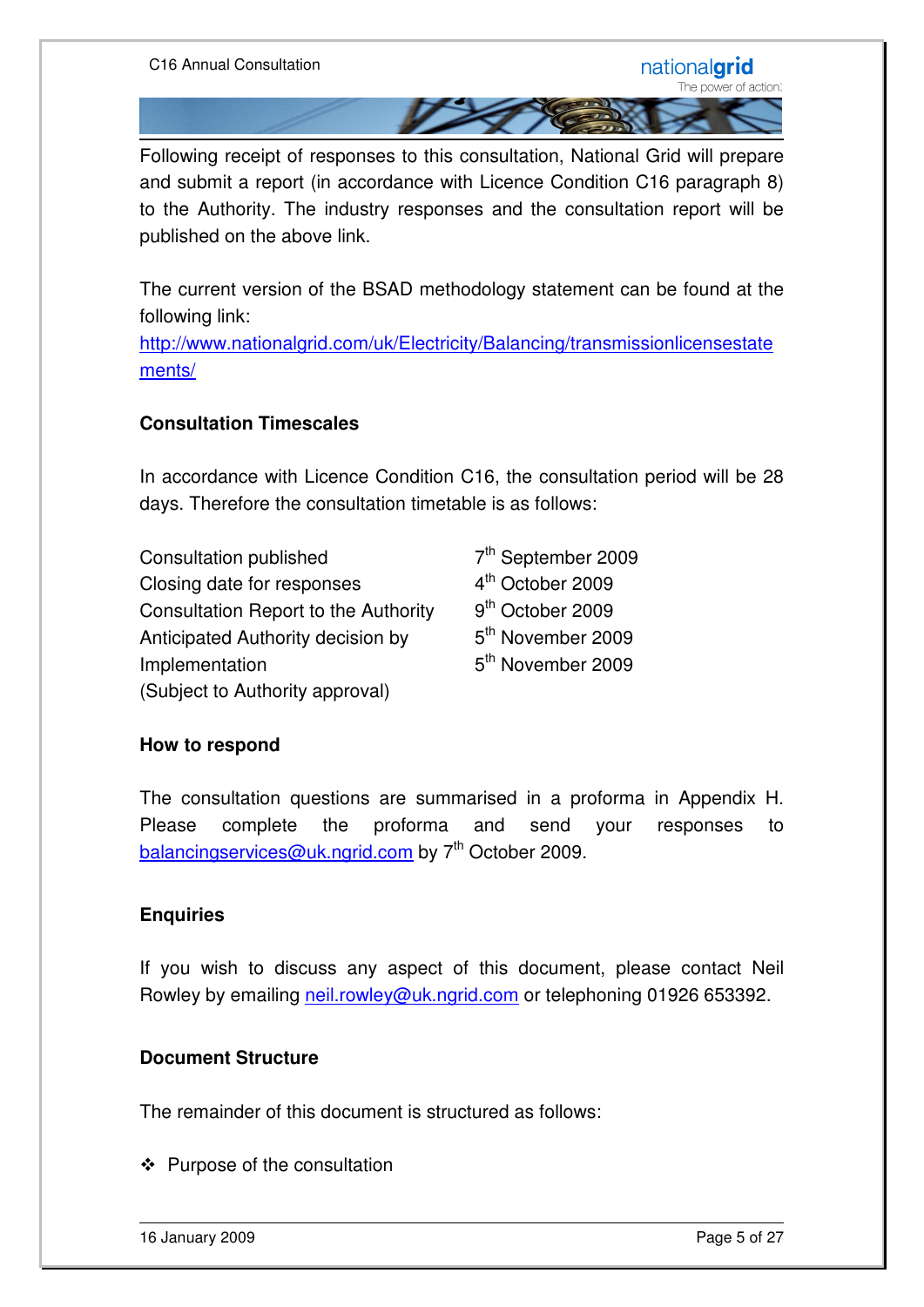- ❖ Proposed changes
- Proposed implementation date
- Consultation responses
- ❖ Next steps
- ❖ Appendices
	- A. Summary of proposed BSAD changes from BSC modification P217A
	- B. Marked-up BSAD for proposed BSC modification P217A changes
	- C. SMAF methodology statement BSC modification P217A related
	- D. Summary of proposed BSAD changes from BSC modification P217A and National Grid's review of balancing services
	- E. Marked-up BSAD for proposed BSC modification P217A and National Grid's review of balancing services changes
	- F. Summary of proposed SMAF changes from National Grid's review of balancing services
	- G. Marked-up SMAF for proposed changes from National Grid's review of balancing services
	- H. Consultation Questions
	- I. Feedback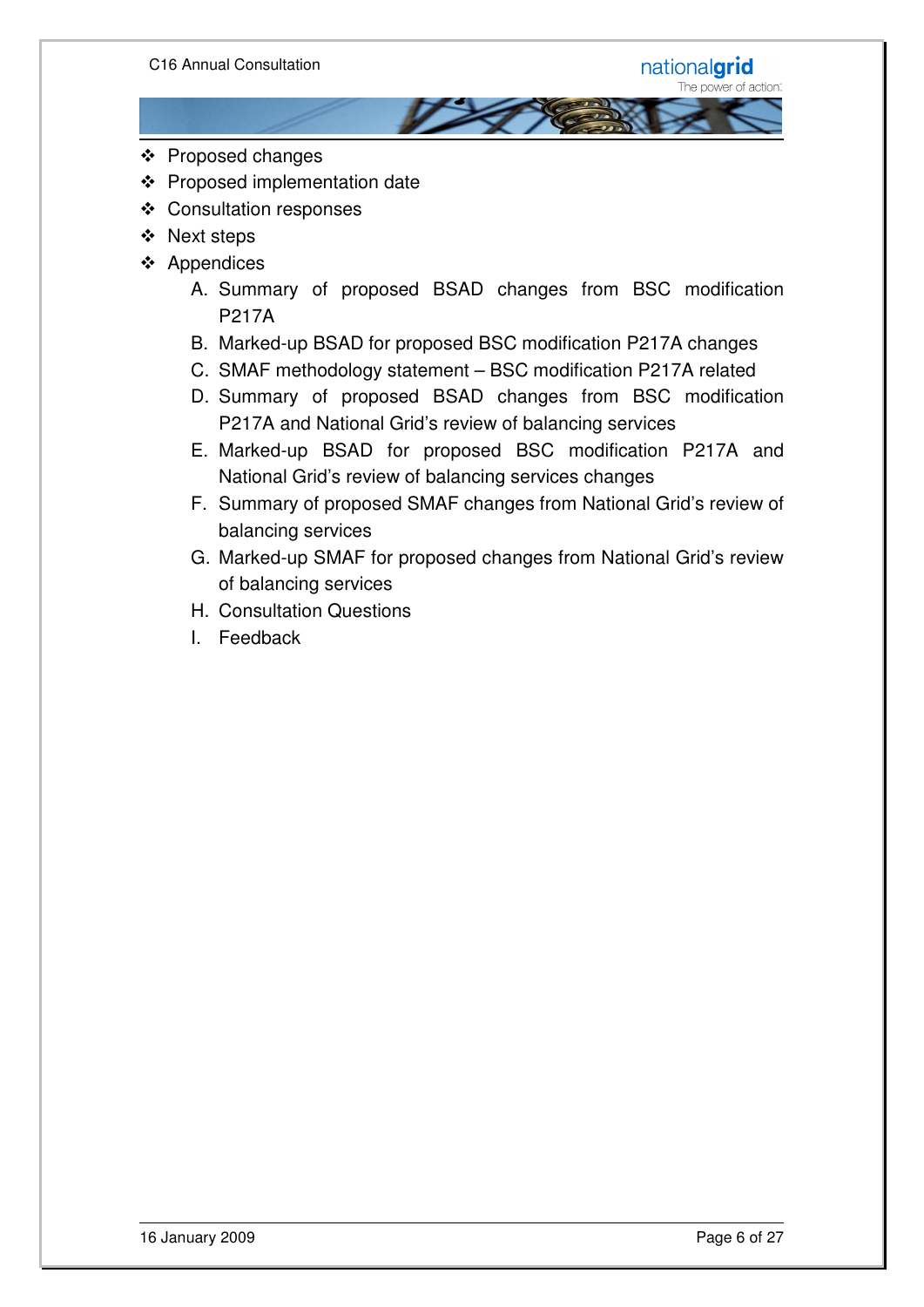## **2 Purpose of the Consultation**

This section gives a background to the consultation and outlines the key change drivers.

## **2.1 Background - BSC modification P217A**

The authority on the  $16<sup>th</sup>$  October 2008 approved BSC modification P217A; Revised Tagging Process and Calculation of Cash Out Prices. This change to the main electricity imbalance price calculation is to be implemented on the  $5<sup>th</sup>$ November 2009.

The modification alters the data provided by National Grid through the Balancing Service Adjustment Data (BSAD) to be taken into account in determining the imbalance price(s). Therefore, in accordance with our licence obligations under Standard Condition C16, National Grid is required to carry out a review of the Balancing Service Adjustment Data (BSAD) methodology statement.

In addition, through BSC modification P217A, National Grid is required to determine which balancing services should be 'SO-Flagged'. In other words, determine balancing services taken for reasons beyond energy balancing. As such National Grid has developed the System Management Action Flagging (SMAF) methodology statement to set out how this will be done<sup>1</sup>.

More information on BSC modification P217A can be found on the following link from Elexon's website;

http://www.elexon.co.uk/changeimplementation/ModificationProcess/Modificat ionDocumentation/modProposalView.aspx?propID=237

### **2.2 Background - review of balancing services**

<u>.</u>

<sup>&</sup>lt;sup>1</sup> Ofgem are consulting on a change to the Transmission Licence to obligate National Grid to have in existence the SMAF methodology statement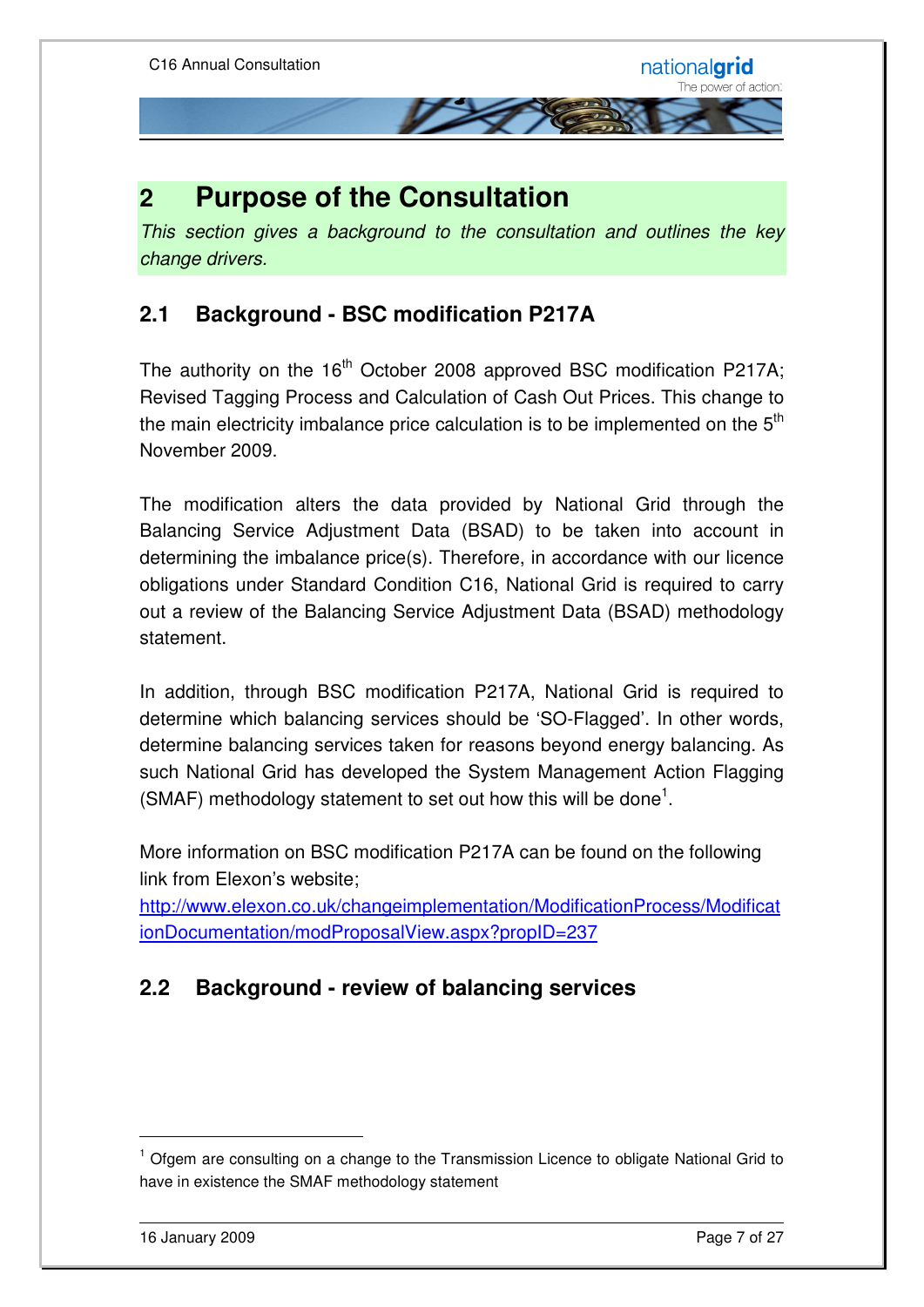National Grid has reviewed the consistency of balancing services included within cash out. Two balancing services that are not currently included within the imbalance price calculation have been identified; Commercial Intertrip and Emergency Deenergisation Instructions. National Grid is proposing the inclusion of these services within BSAD and the SMAF methodology statements.

## **3 Proposed Changes**

This section summarises the changes proposed by National Grid to the BSAD methodology statement. The main sections of the SMAF methodology statement are also summarised

Section 3.1 outlines the resultant changes to BSAD from BSC modification P217A. The main sections of the SMAF methodology statement are also summarised. Section 3.2 outlines changes resulting from National Grid's review of balancing services.

## **3.1 BSC Modification P217A resultant changes**

#### **3.1.1 Balancing Services Adjustment Data methodology statement**

The changes resulting from BSC modification P217A to the BSAD methodology statement are summarised in the table contained in Appendix A. The table describes the general changes; the detailed changes can be viewed within the change-marked version of BSAD contained in Appendix B.

The changes from BSC modification P217A to the BSAD variables provided by National Grid have necessitated a structural change to the BSAD methodology statement. The comments column in the table in Appendix A illustrates where this has been the case. Also, in Appendix B the changedmarked BSAD shows the change by the strikethrough red text within Part B and C. It should be noted that black text used in the new structure within Part B and C denotes no change in content from the previous version. In addition, any changes which are not directly from P217A are highlighted in underlined green text, where directly from P217A; underlined blue text has been used. The main reasons for the structural changes are as follows;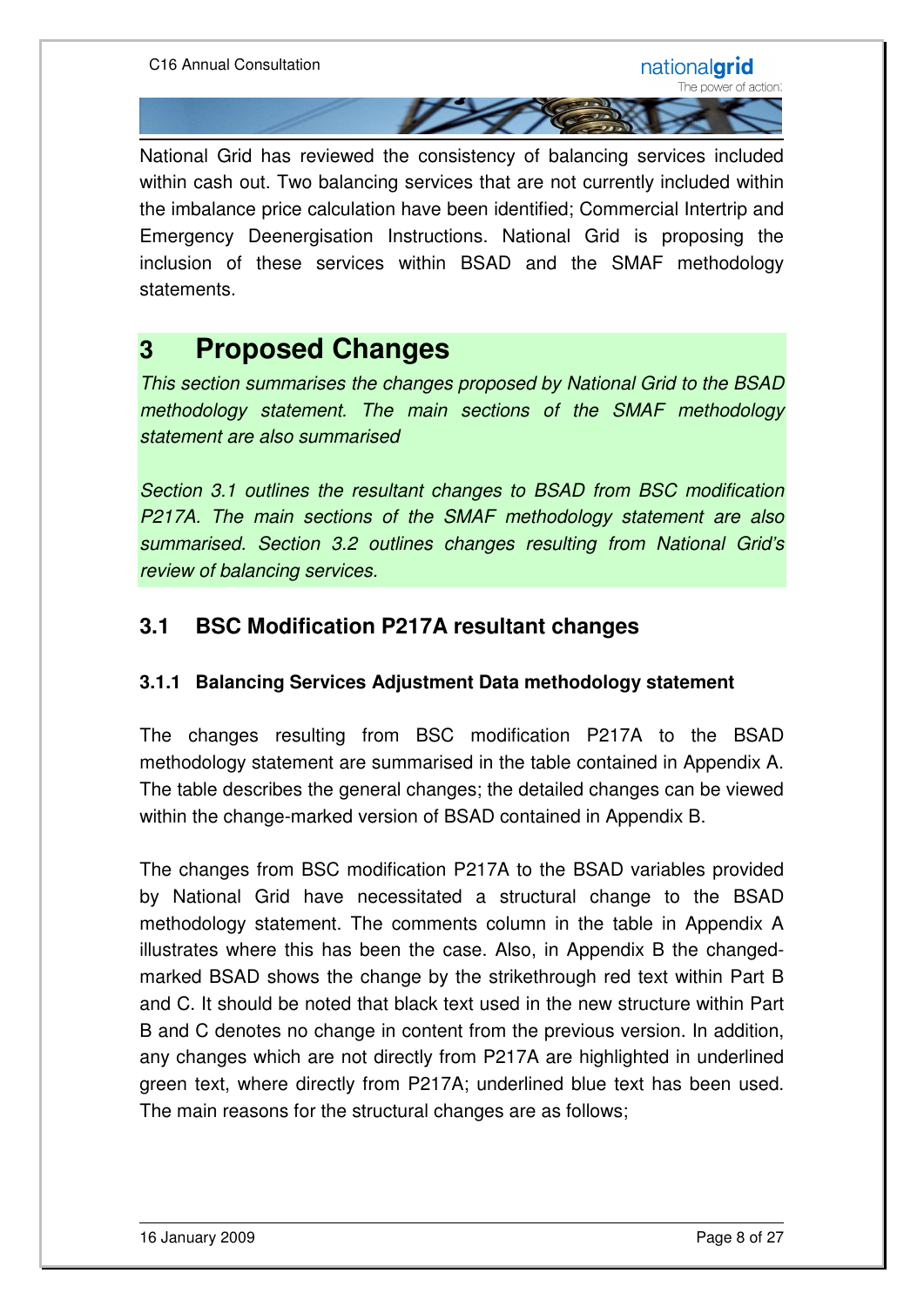

National Grid believes the new structure is logical given the changes to the BSAD variables and further to this, should provide greater transparency to the industry.

#### **Consultation Question 1<sup>2</sup>**

Do you agree that the changes proposed to the BSAD methodology statement in Appendix B resulting from modification P217A should be made?

#### **3.1.2 System Management Action Flagging Methodology Statement**

<u>.</u>

<sup>&</sup>lt;sup>2</sup> All consultation questions are summarised in Appendix G.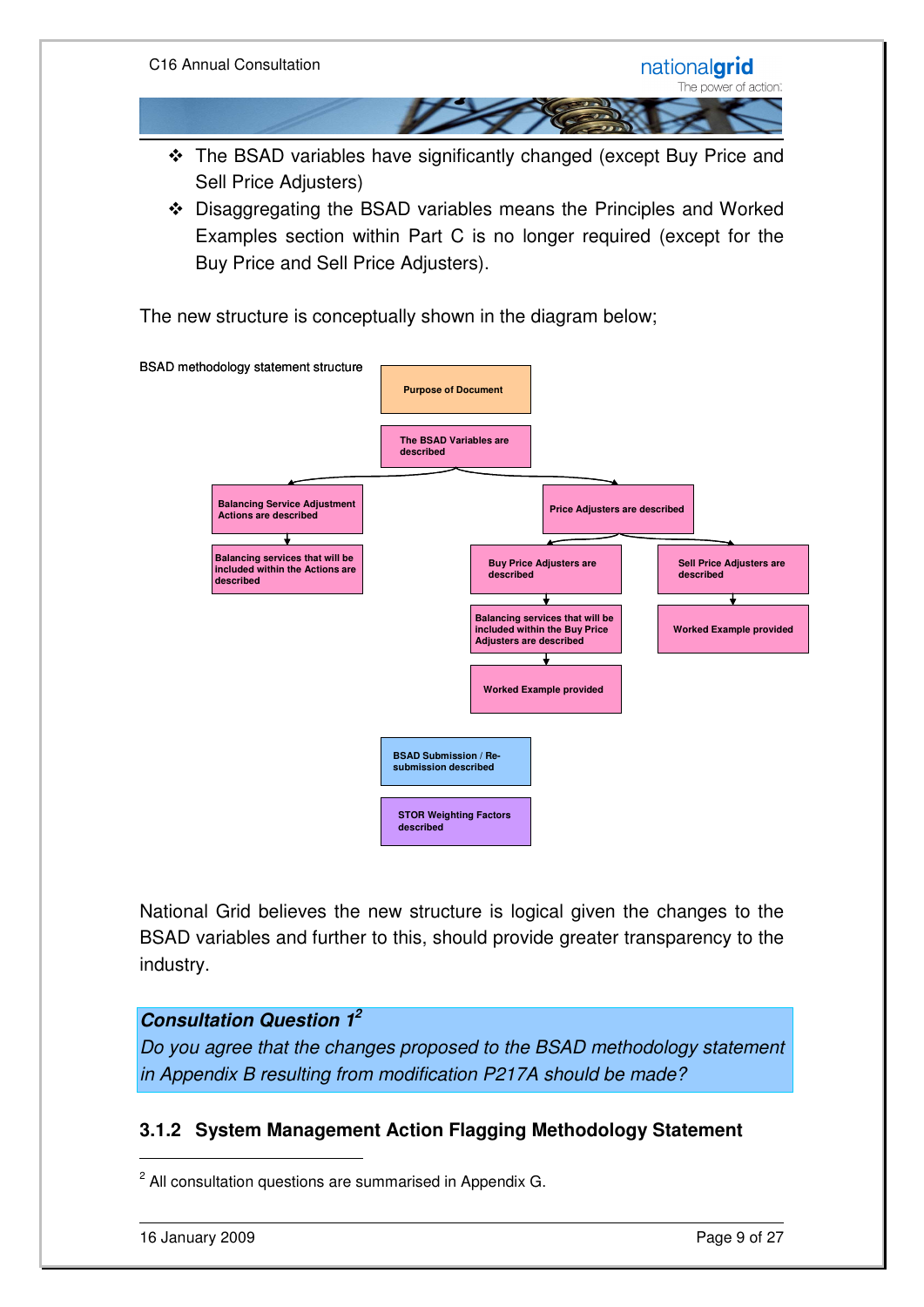

The SMAF methodology statement is a new document setting out our approach to 'SO-Flagging'. The SMAF methodology statement is contained within Appendix C. A brief summary of the sections contained within the methodology statement is provided below.

#### Part A: Introduction

This section describes the purpose of the document.

#### Part B: Flagging

2. SO Flagged

This section describes the obligation on National Grid to SO-Flag and the criteria which National Grid will use to flag System Management Actions.

#### 3. The balancing services that will be SO-Flagged

This section describes the balancing services subject to a determination of whether they were taken for System Management reasons.

#### 4. Forward trades and Bid Offer Acceptances

This section describes the distinction between how National Grid will flag balancing services taken in the forward market and Bid Offer Acceptance taken in the Balancing Mechanism.

#### 5. Flagging methodology accuracy

This section describes the general accuracy of the flagging solution, post event correction and accuracy reporting to the industry.

#### 6. Failure of Balancing Mechanism System and backup

This section describes circumstances under which the general level of accuracy could be reduced.

#### 7. Modifications to the methodology statement

This section describes the circumstances when National Grid will review the methodology statement.

#### Part D: Transmission Constraints

8. Definition of transmission constraint Transmission constraints are defined here.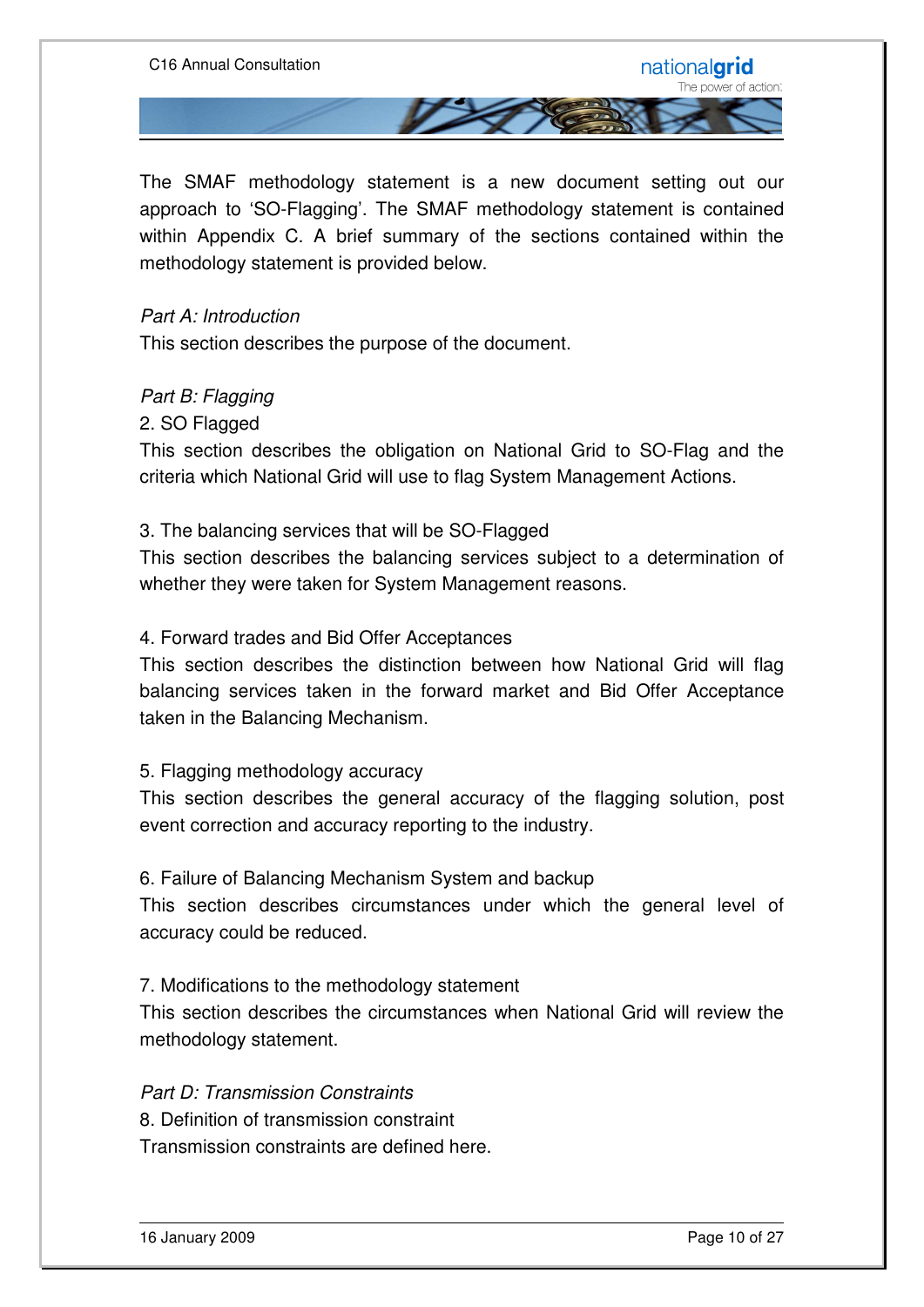9. Transmission constraint management process

The process which National Grid uses to manage transmission constraint is outlined here.

#### **Consultation Question 2**

Do you agree that the SMAF methodology statement proposed in Appendix C should be implemented?

## **3.2 Review of consistency of balancing services included within cash out**

#### **3.2.1 Balancing Services Adjustment Data Methodology Statement**

The changes resulting from National Grid's review of balancing services, together with the changes resulting from BSC Modification P217A (as discussed in 3.1.1), to the BSAD methodology statement are summarised in Appendix D. There is also a change-marked version in Appendix E. In summary, National Grid is proposing the inclusion of Emergency Deenergisation Instructions and Commercial Intertrips, the rationale for which is provided in sections 3.2.3 and 3.2.4.

#### **3.2.2 System Management Action Flagging Methodology Statement**

The changes resulting from National Grid's review of balancing services to the SMAF methodology statement are summarised in Appendix F. There is also a change marked version in Appendix G. In summary, National Grid is proposing the inclusion of Emergency Deenergisation Instructions and Commercial Intertrips, the rationale for which is provided in sections 3.2.3 and 3.2.4.

#### **3.2.3 Emergency Deenergisation Instruction Volumes**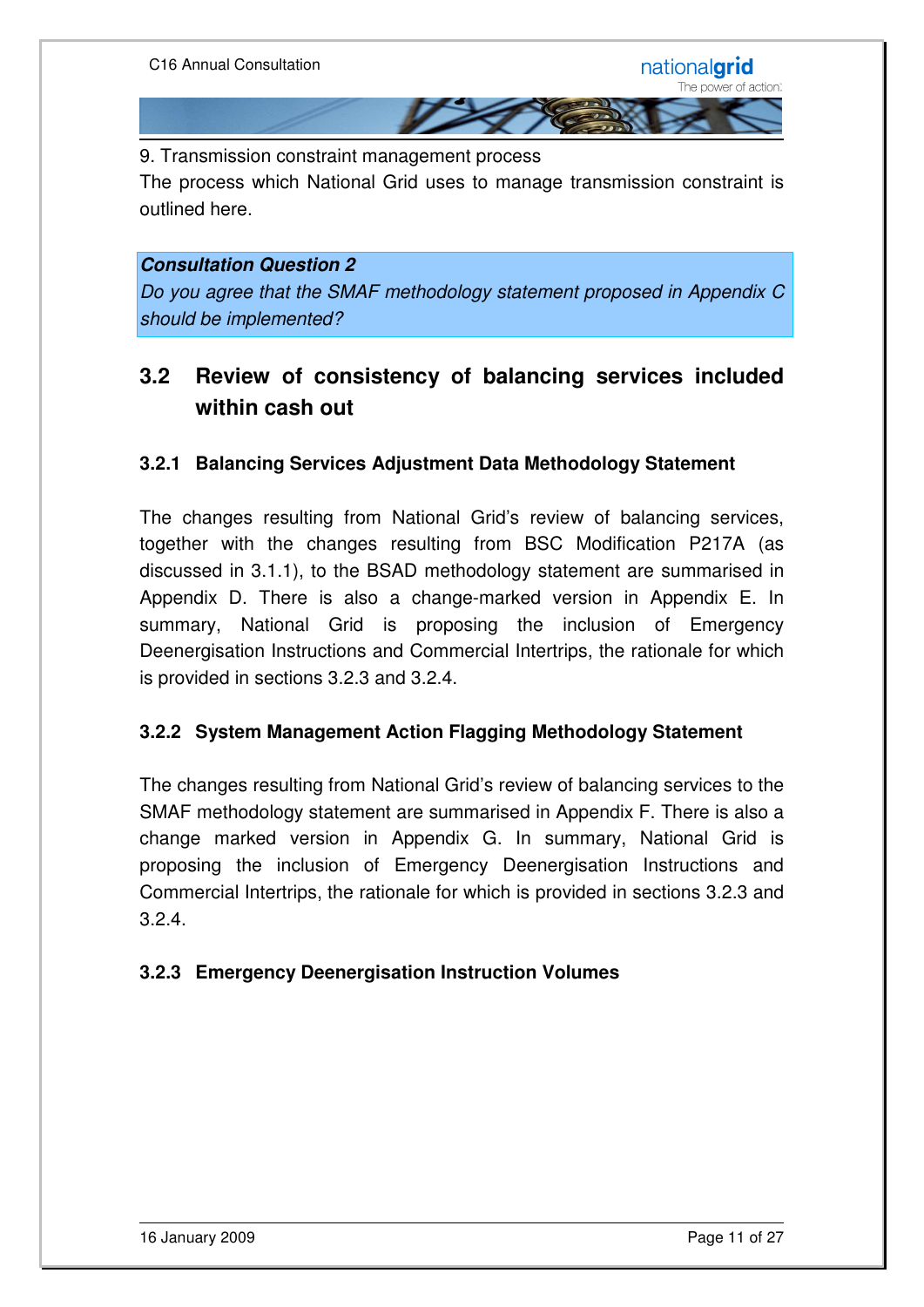CUSC Amendment Proposal 144 (CAP144): Emergency Instructions to emergency de-energise, approved by the authority on the  $13<sup>th</sup>$  June 2008 changed the treatment of Emergency Deenergisation Instructions from a payas-bid mechanism to an administered payment under the CUSC. Further details on this modification can be found on the National Grid website at the following link;

http://www.nationalgrid.com/uk/Electricity/Codes/systemcode/amendments/a mendment\_archive/

The modification, by no longer treating Emergency Deenergisation Instructions as Bid Offer Acceptances, removed the link (that previously existed) between Emergency Deenergisation Instructions and cash out. This issue was considered at the time of the modification, and is summarised by Ofgem in their approval letter (dated  $13<sup>th</sup>$  June 2008), which stated that, 'Ofgem supports the view of the majority of respondents that the 'lost' volume (up to the wall) should be included in the calculation of cash out prices as an 'unpriced' volume as this will reduce the risk of Emergency Instructions, taken for system reasons, affecting the Net Imbalance Volume and potentially distorting the energy imbalance price'.

National Grid agrees with this position as we consider it important to account for this energy within the determination of the length of the system (the Net Imbalance Volume). In so doing, this will help ensure that the correct imbalance price (System Buy Price and System Sell Price) is selected as the main and reverse price and thereby predicating one of the principles of the dual cash out mechanism – parties out of balance that are supporting the System Operator (e.g. party is short when the market is long) should be 'cash out' at market value.

Therefore, National Grid is proposing the inclusion of Emergency Deenergisation Instruction volumes (up to the wall) within the BSAD methodology statement as an unpriced volume.

#### **Consultation Question 3**

Do you agree that Emergency Deenergisation Instruction volumes should be included within the BSAD and SMAF methodology statement as contained within Appendices E and G?

#### **3.2.4 Commercial Intertrip Volumes**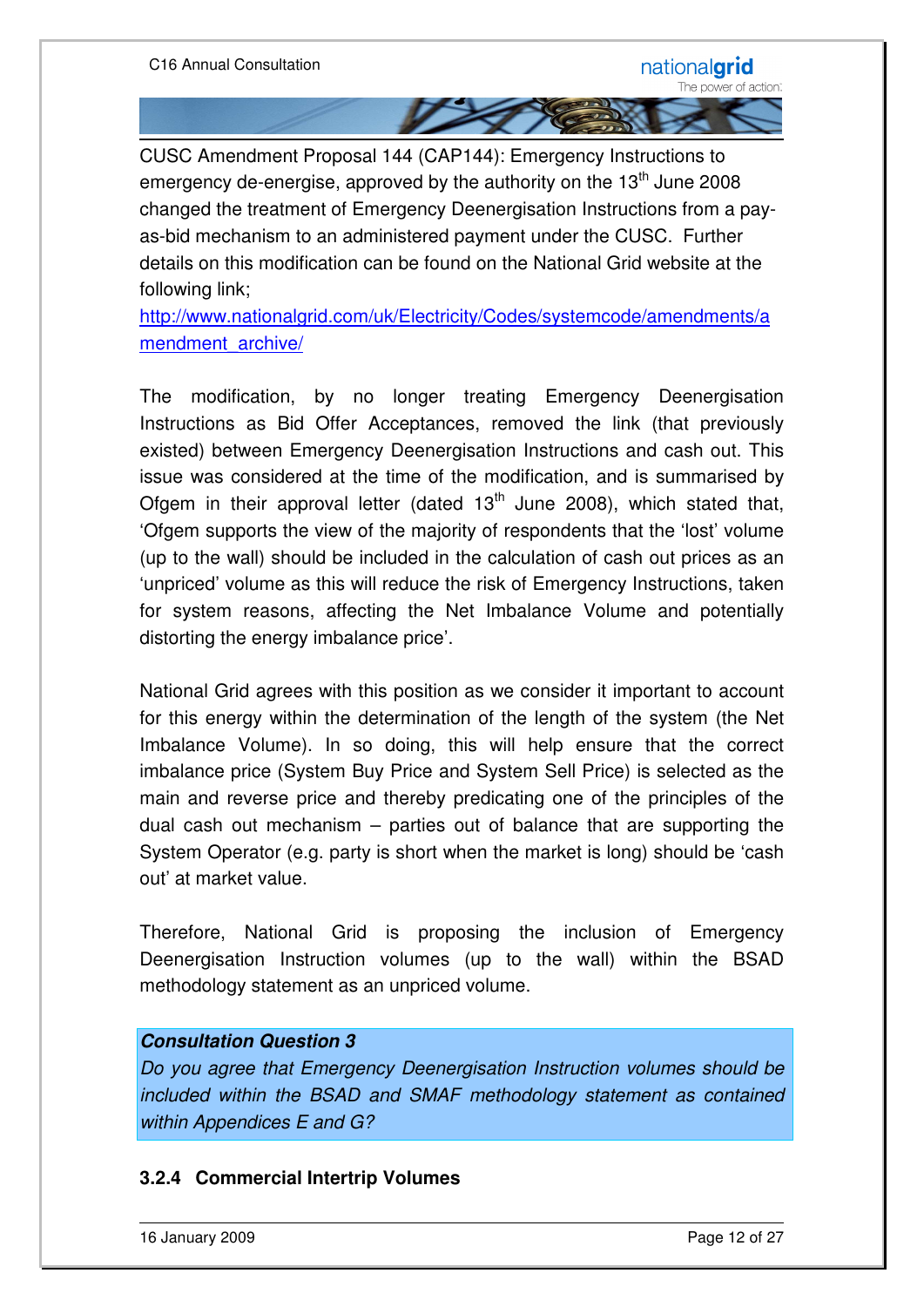

Volumes associated with the firing of Commercial Intertrips are not presently included within the BSAD methodology statement.

However, it is National Grid's view that such volumes should be included within the determination of the system length (Net imbalance Volume), similar to other services that quickly remove energy from the system (System to Generator Operational Intertripping and the proposed inclusion of Emergency Deenergisation Instructions). Including Commercial Intertrip volumes will avoid potential distortions in the imbalance price calculation, for example, by avoiding situations where the 'lost' energy replacement actions have been considered by cash out but the Commercial Intertrip volume has not been. This could lead to circumstances where the main imbalance price might be overstated.

Consequently National Grid is proposing that energy volumes associated with the firing of Commercial Intertrips should be included within the BSAD and SMAF methodology statements. National Grid is proposing that Commercial Intertrips should be treated as a System Management Action as this balancing service is only used for transmission constraints. Furthermore, as these services are not contracted on a £/MWh basis any use of this service will be processed as an unpriced volume.

#### **Consultation Question 4**

Do you agree that Commercial Intertrip volumes should be included within the BSAD and SMAF methodology statement as contained within Appendices E and G?

## **4 Proposed Implementation Date**

Subject to Ofgem approval of the proposed changes by 5<sup>th</sup> November 2009, it is National Grid's intention to implement the proposed changes on  $5<sup>th</sup>$ November 2009.

## **5 Consultation Responses**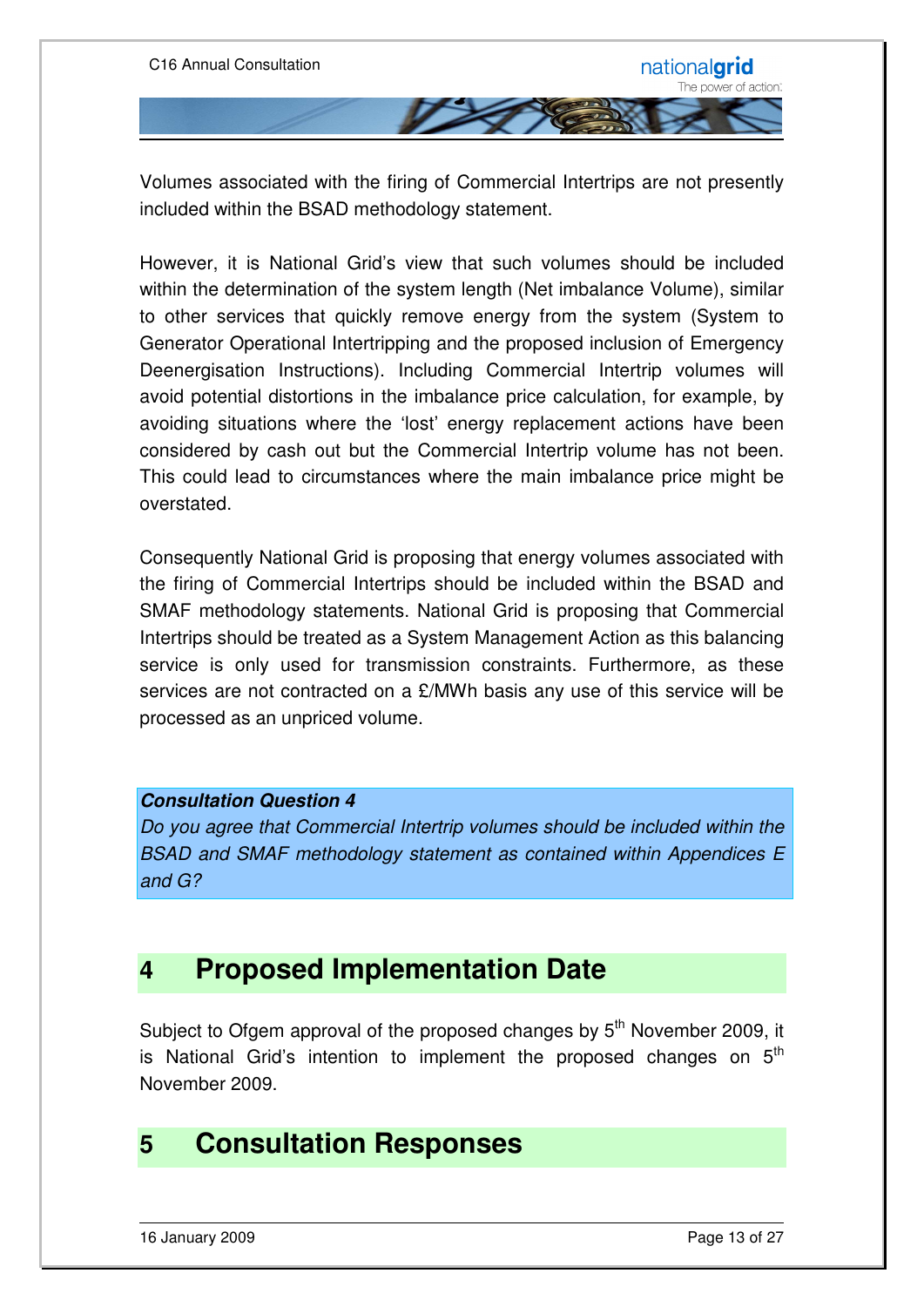## **5.1 Summary of Consultation Questions**

The consultation questions are summarised in Appendix H. The proforma in appendix H can be used to respond to the consultation questions, as described in section 5.2.

Appendix I contains a short questionnaire seeking industry feedback on this consultation document.

## **5.2 How to Respond**

Responses should be submitted by replying to the consultation questions in Appendix H and e-mailing the completed proforma to balancingservices@uk.ngrid.com.

The completed feedback questionnaire can also be e-mailed to balancingservices@uk.ngrid.com.

If you do not wish any elements of your response to be made publicly available, please mark these as confidential.

### **5.3 Deadline for Responses**

The consultation period for this consultation is 28 days from the date of publication (7<sup>th</sup> September 2009) of this document. Therefore responses are required **by 4th October 2009**.

### **5.4 Help with Queries**

If you have queries regarding any aspect of this consultation, please contact:

Neil Rowley Commercial Analyst National Grid House Gallows Hill Warwick Technology Park **Warwick** CV34 6DA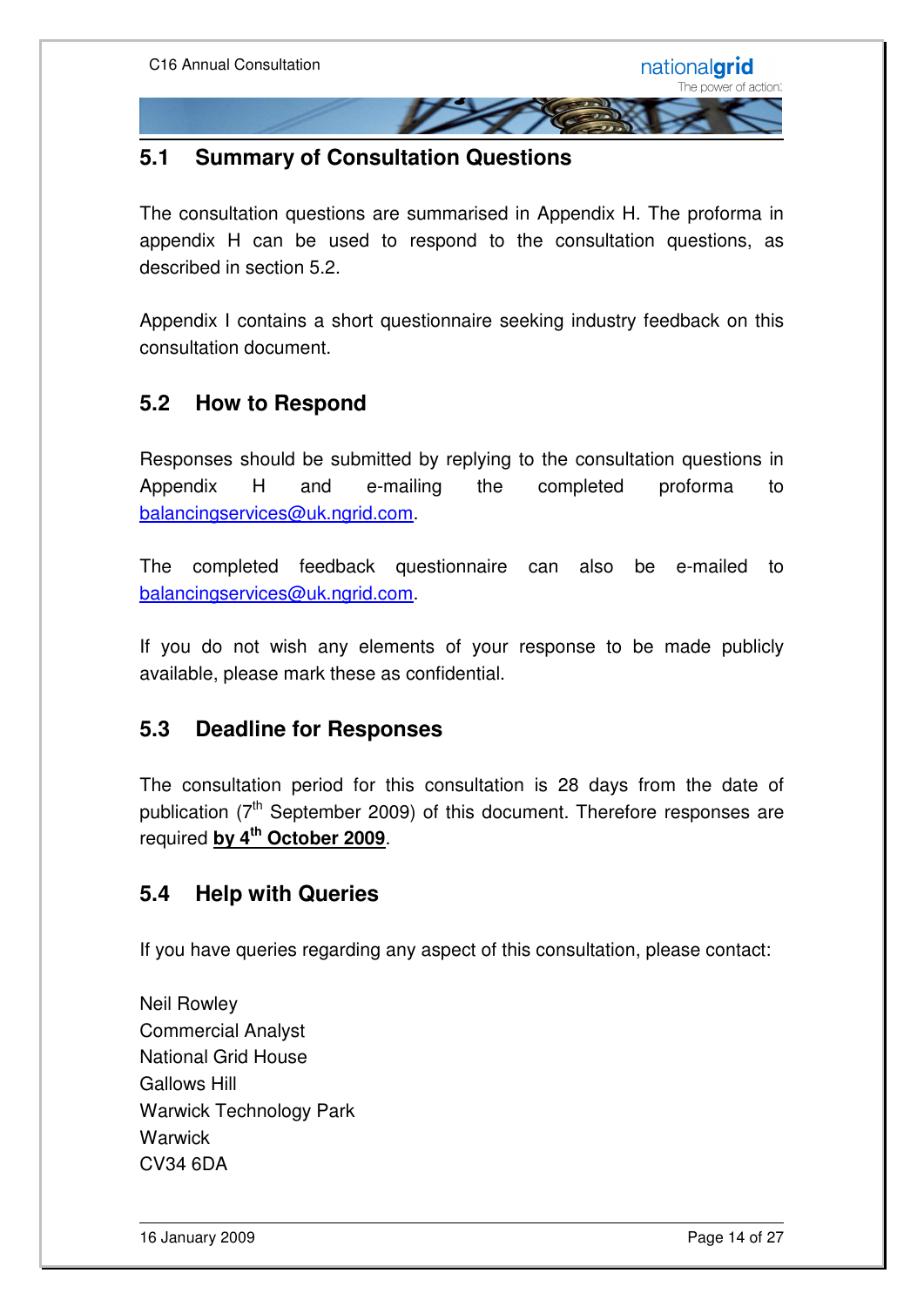Phone: 01926 653392 Mobile: 07785 381424 E-mail: neil.rowley@uk.ngrid.com or balancingservices@uk.ngrid.com

## **6 Next Steps**

Following receipt of responses to this consultation, National Grid will prepare and submit a report (in accordance with Electricity Transmission Licence Standard Condition C16 paragraph 8) to the Authority. The consultation document, consultation report, and all responses, will be published on National Grid's website:

www.nationalgrid.com/uk/Electricity/Balancing/consultations/.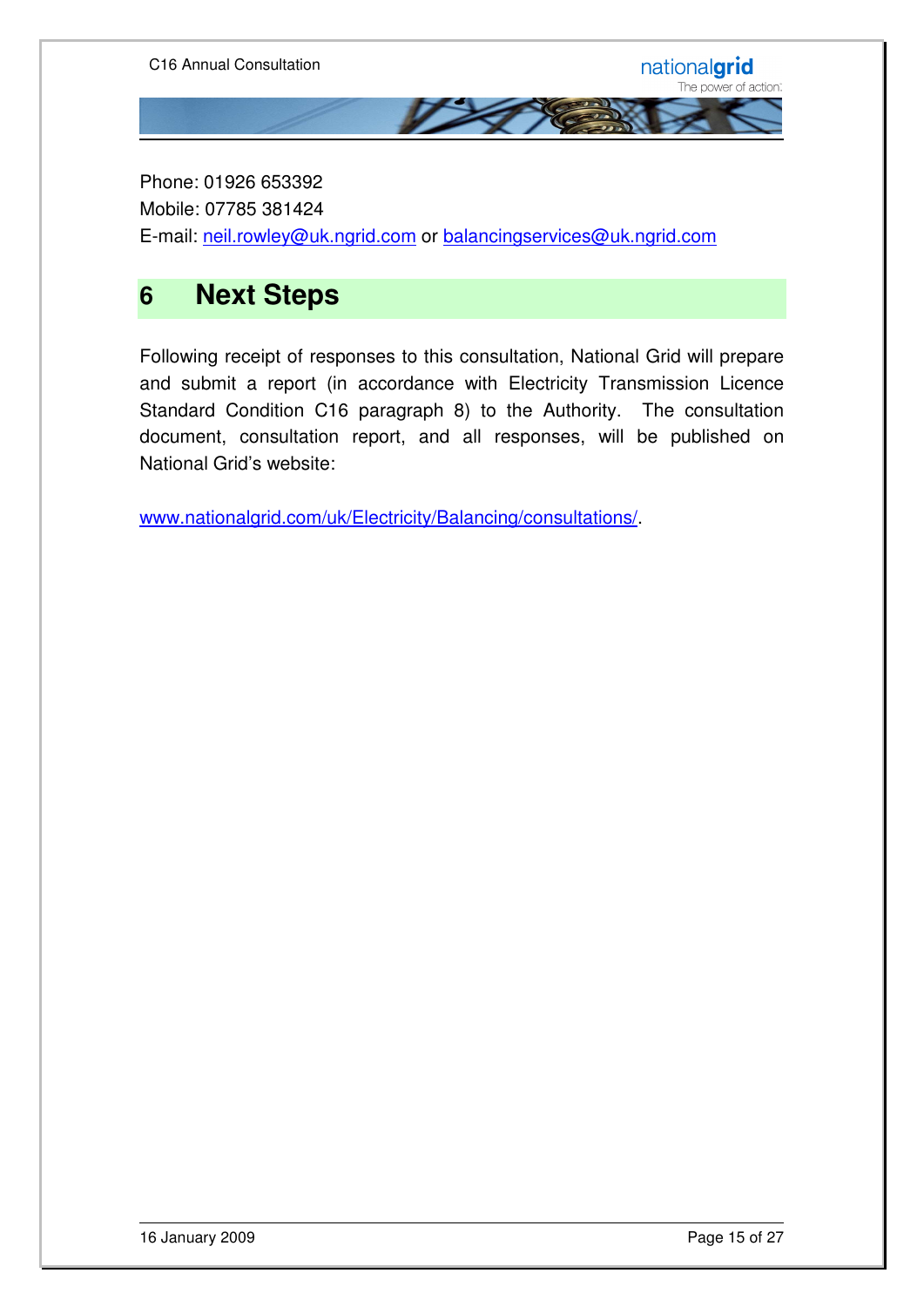

| <b>Current</b> | <b>New</b>     | Change                                      | <b>Comment</b>              |
|----------------|----------------|---------------------------------------------|-----------------------------|
| <b>BSAD</b>    | <b>BSAD</b>    |                                             |                             |
| <b>Section</b> | <b>Section</b> |                                             |                             |
| Part B,        | Part B         | Insert new description of BSAD variables    | The description of the      |
| section        | section 2      |                                             | current variables is no     |
| 1.1            |                |                                             | longer applicable           |
| N/A            | Part B,        | Insert description of the Balancing         | Further detail on how       |
|                | section 3      | <b>Service Adjustment Actions</b>           | energy procured is          |
|                |                |                                             | supplied through BSAD       |
| Part B,        | Part B,        | This section only contains balancing        | This provides a more        |
| section        | section        | services that may be included within the    | logical structure           |
| 1.2            | 3.1            | <b>Balancing Service Adjustment Actions</b> |                             |
| N/A            | Part B,        | Under forward contracts, a description      | Provided for transparency   |
|                | section        | and worked example of the one               |                             |
|                | 3.1            | condition in which multiple balancing       |                             |
|                |                | services could aggregate into a single      |                             |
|                |                | <b>Balancing Service Adjustment Action</b>  |                             |
|                |                | Insert a description of system to           | Service not contracted on a |
|                |                | generator operational intertripping as      | £/MWh basis                 |
|                |                | unpriced volume                             |                             |
| N/A            | Part B,        | Insert a description of the price adjusters | This provides a more        |
|                | section 4      |                                             | logical structure           |
| Part C,        | Part B,        | Description of the Buy Price Adjuster       | This provides a more        |
| section        | section        | (BPA)                                       | logical structure           |
| 1              | 4.1            | Insert a new complete algebraic             | Provided for greater        |
|                |                | description of BPA                          | transparency                |
| Part B,        | Part B         | This section only contains balancing        | This provides a more        |
| section        | section        | services that may be included with BPA      | logical structure           |
| 1.2            | 4.1.1          |                                             |                             |
| N/A            |                | Insert a statement describing when BM       | Provided for greater        |
|                |                | StartUp will not feed into BPA              | transparency                |
| Part C,        | Part B,        | Worked example of the BPA                   | This provides a more        |
| section        | section        |                                             | logical structure           |
| $\overline{2}$ | 4.1.2          |                                             |                             |
| N/A            |                | Insert new BPA example                      | Provided for greater        |
|                |                |                                             | transparency                |
| Part C,        | Part B,        | Description of the Sell Price Adjuster      | This provides a more        |
| section        | section        | (SPA)                                       | logical structure           |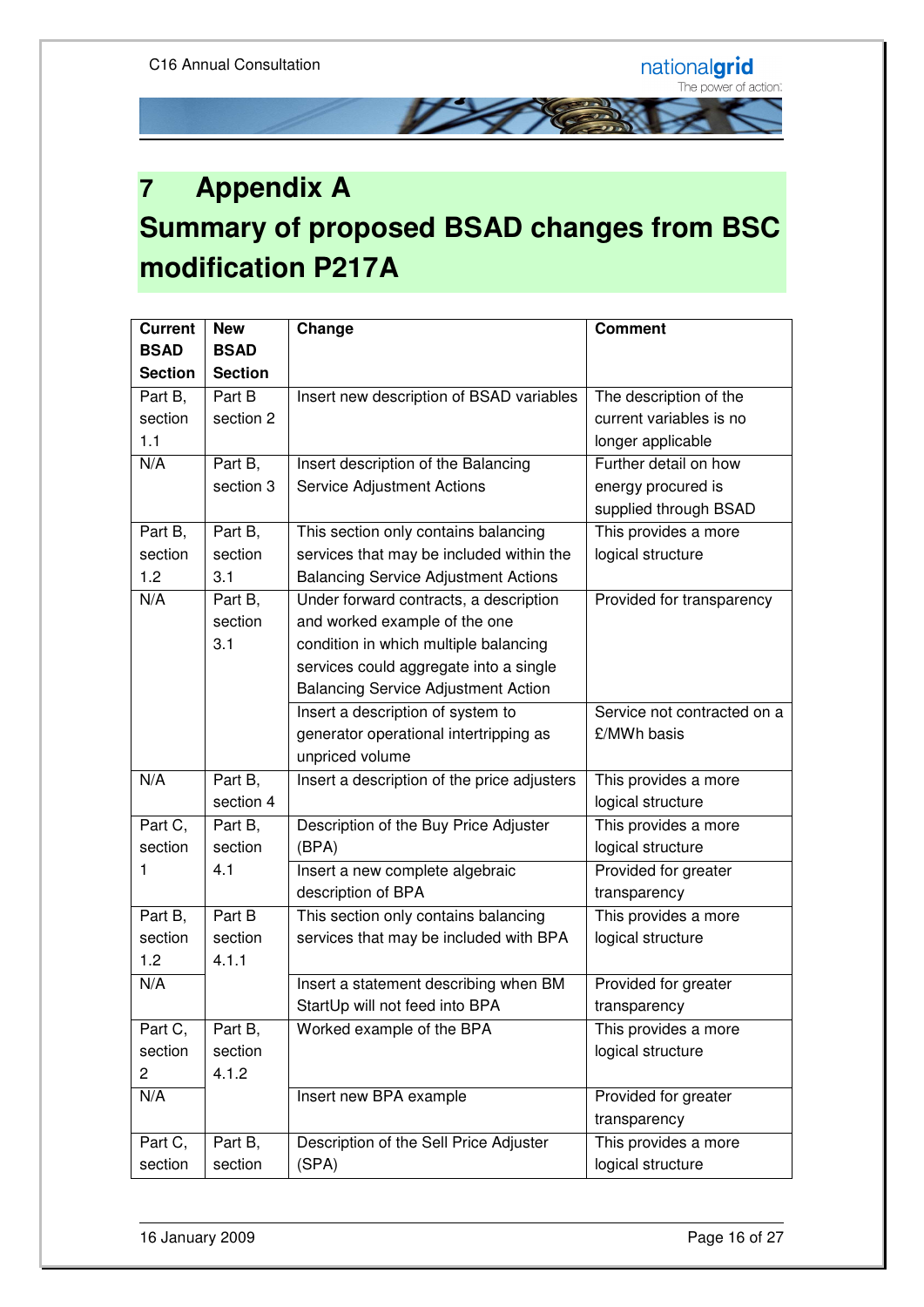# nationalgrid<br>The power of action:

в

|         | 4.2       | Insert a new complete algebraic | Provided for greater          |
|---------|-----------|---------------------------------|-------------------------------|
|         |           | description of SPA              | transparency                  |
| Part C, | Part B,   | Worked example of SPA           | This provides a more          |
| section | section   |                                 | logical structure             |
| 2       | 4.2.1     |                                 |                               |
| N/A     |           | Insert new SPA example          | Provided for greater          |
|         |           |                                 | transparency                  |
| Part B, | Part C,   | Description of BSAD provision   | This provides a more          |
| section | section 5 |                                 | logical structure             |
| 1.3     |           | Insert new BSAD variables       | As required under the BSC     |
| Part B, | Part C,   | Basis of BSAD                   | This provides a more          |
| section | section 6 |                                 | logical structure             |
| 1.4     |           |                                 |                               |
| Part B, | Part C,   | Re-submission of BSAD           | This provides a more          |
| section | section 7 |                                 | logical structure             |
| 1.5     |           |                                 |                               |
| Part D  | Appendix  | Removal of b) i,                | The use of data for the first |
|         | A         |                                 | year calculation is no        |
|         |           |                                 | longer applicable.            |

**TYPE SERVICE STATE**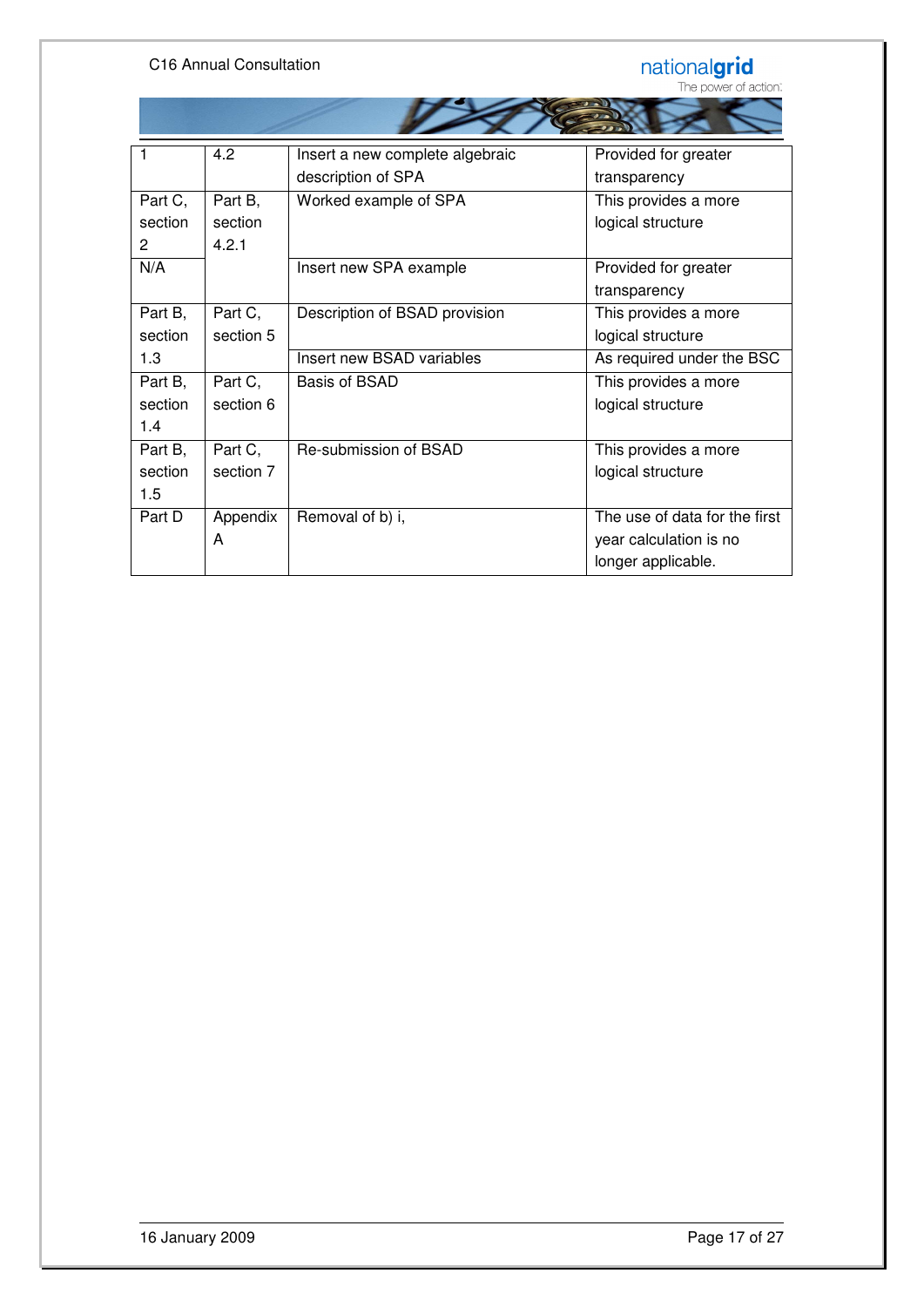nationalgrid<br>The power of action:

**8 Appendix B Marked-up BSAD for proposed BSC modification P217A Changes** 

Please see a separate document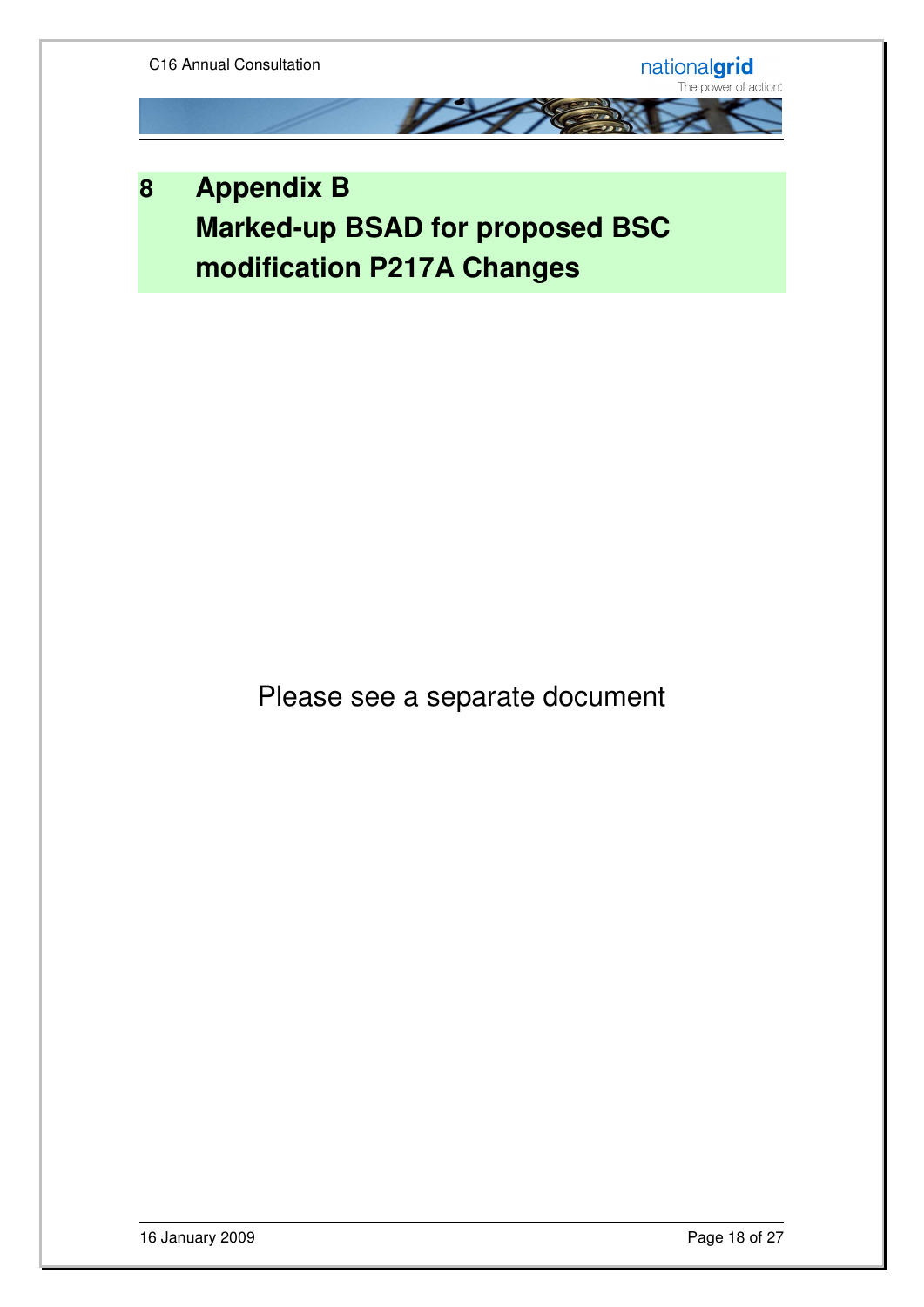nationalgrid<br>The power of action:

**9 Appendix C SMAF methodology statement – BSC modification P217A related** 

Please see a separate document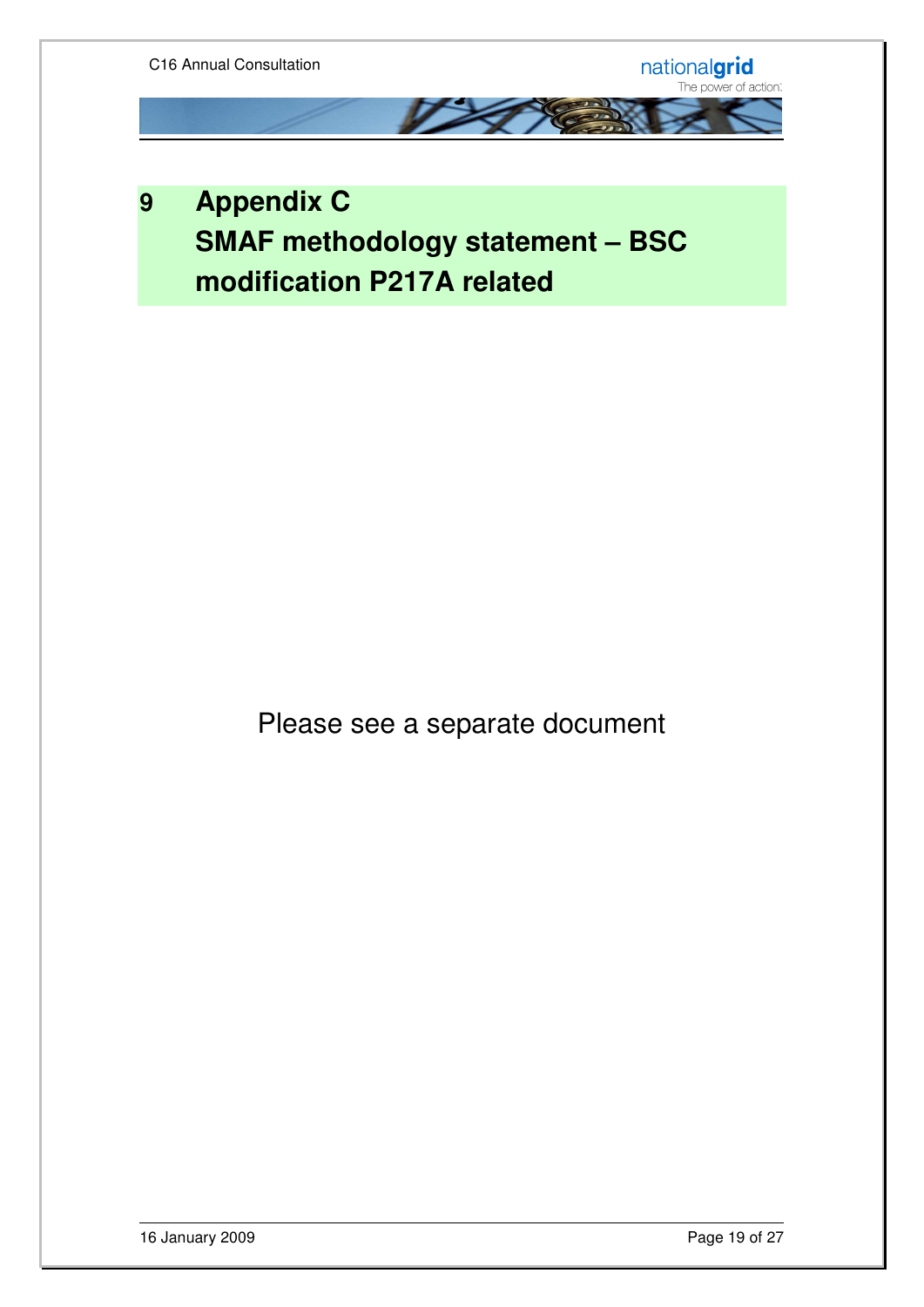

## **10 Appendix D Summary of proposed BSAD changes from BSC modification P217A and National Grid's review of balancing services**

| <b>Current</b> | <b>New</b>                             | Change                                      | <b>Comment</b>            |  |  |  |
|----------------|----------------------------------------|---------------------------------------------|---------------------------|--|--|--|
| <b>BSAD</b>    | <b>BSAD</b>                            |                                             |                           |  |  |  |
| <b>Section</b> | <b>Section</b>                         |                                             |                           |  |  |  |
| Part B,        | Part B                                 | Insert new description of BSAD variables    | The description of the    |  |  |  |
| section        | section 2                              |                                             | current variables is no   |  |  |  |
| 1.1            |                                        |                                             | longer applicable         |  |  |  |
| N/A            | Part B,                                | Insert description of the Balancing         | Further detail on how     |  |  |  |
|                | section 3                              | <b>Service Adjustment Actions</b>           | energy procured is        |  |  |  |
|                |                                        |                                             | supplied through BSAD     |  |  |  |
| Part B,        | Part B,                                | This section only contains balancing        | This provides a more      |  |  |  |
| section        | section                                | services that may be included within the    | logical structure         |  |  |  |
| 1.2            | 3.1                                    | <b>Balancing Service Adjustment Actions</b> |                           |  |  |  |
| N/A            | Part B,                                | Under forward contracts, a description      | Provided for transparency |  |  |  |
|                | section                                | and worked example of the one               |                           |  |  |  |
|                | 3.1                                    | condition in which multiple balancing       |                           |  |  |  |
|                |                                        | services could aggregate into a single      |                           |  |  |  |
|                |                                        | <b>Balancing Service Adjustment Action</b>  |                           |  |  |  |
|                |                                        | Insert a description of the inclusion of    | Proposed from National    |  |  |  |
|                |                                        | emergency deenergisation instruction        | Grid's review             |  |  |  |
|                |                                        | volumes                                     |                           |  |  |  |
|                |                                        | Insert a description of system to           | Service not contracted on |  |  |  |
|                |                                        | generator operational intertripping as      | a £/MWh basis             |  |  |  |
|                |                                        | unpriced volume                             |                           |  |  |  |
|                |                                        | Insert a description of the inclusion of    | Proposed from National    |  |  |  |
|                |                                        | commercial intertrip volumes                | Grid's review             |  |  |  |
| N/A            | Part B,                                | Insert a description of the price adjusters | This provides a more      |  |  |  |
|                | section 4                              |                                             | logical structure         |  |  |  |
| Part C,        | Part B,                                | Description of the Buy Price Adjuster       | This provides a more      |  |  |  |
| section 1      | section                                | (BPA)                                       | logical structure         |  |  |  |
|                | 4.1<br>Insert a new complete algebraic |                                             | Provided for greater      |  |  |  |
|                |                                        | description of BPA                          | transparency              |  |  |  |
| Part B,        | Part B                                 | This section only contains balancing        | This provides a more      |  |  |  |
| section        | section                                | services that may be included with BPA      | logical structure         |  |  |  |
| 1.2            | 4.1.1                                  |                                             |                           |  |  |  |
| N/A            |                                        | Insert a statement describing when BM       | Provided for greater      |  |  |  |
|                |                                        | StartUp will not feed into BPA              | transparency              |  |  |  |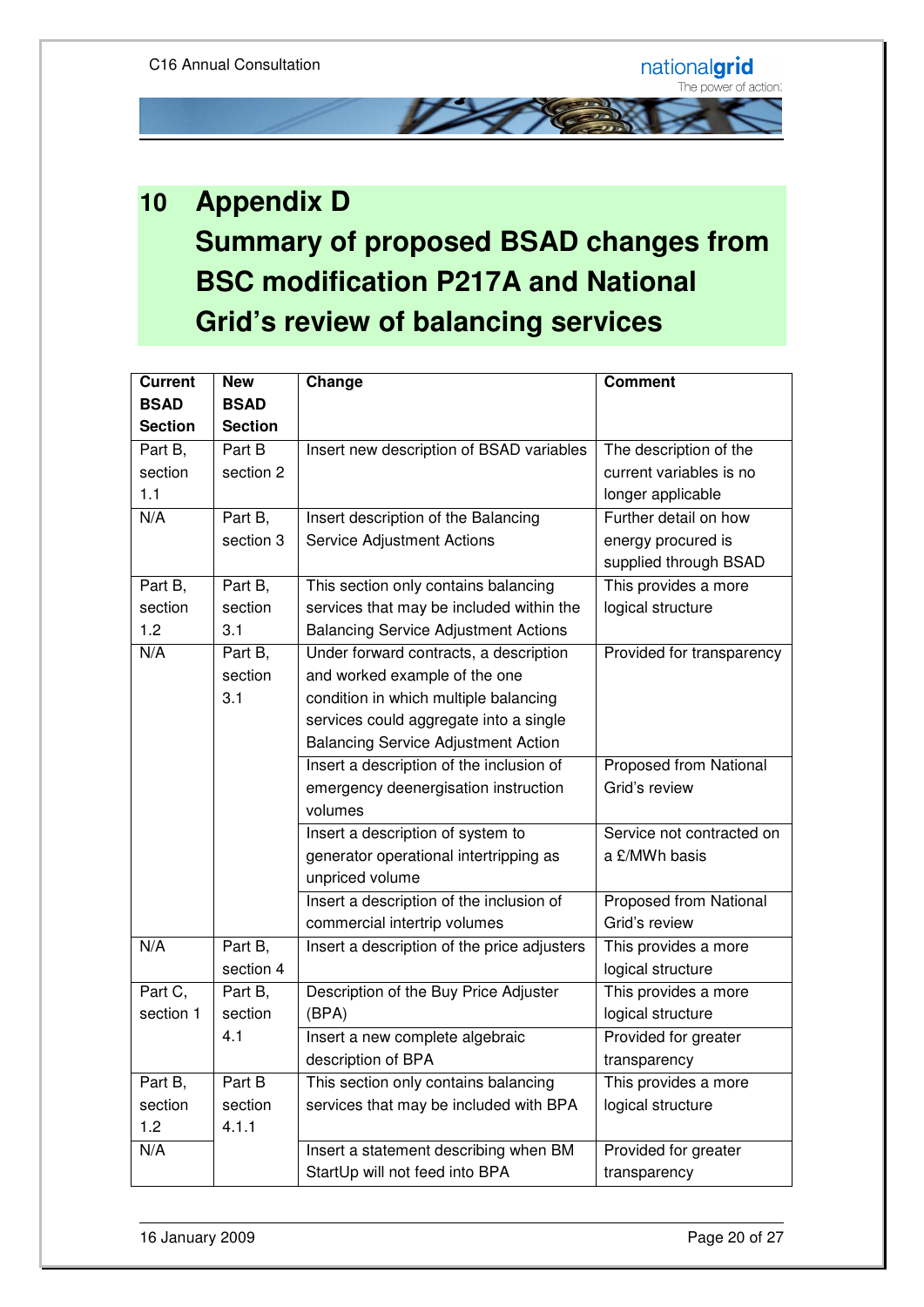# nationalgrid<br>The power of action:

÷

|                      |                    |                                        | <b>CONTRACTOR</b>             |
|----------------------|--------------------|----------------------------------------|-------------------------------|
| Part C,<br>section 2 | Part B,<br>section | Worked example of the BPA              | This provides a more          |
|                      |                    |                                        | logical structure             |
| N/A                  | 4.1.2              | Insert new BPA example                 | Provided for greater          |
|                      |                    |                                        | transparency                  |
| Part C,              | Part B,            | Description of the Sell Price Adjuster | This provides a more          |
| section 1            | section            | (SPA)                                  | logical structure             |
|                      | 4.2                | Insert a new complete algebraic        | Provided for greater          |
|                      |                    | description of SPA                     | transparency                  |
| Part C,              | Part B,            | Worked example of SPA                  | This provides a more          |
| section 2            | section            |                                        | logical structure             |
| N/A                  | 4.2.1              | Insert new SPA example                 | Provided for greater          |
|                      |                    |                                        | transparency                  |
| Part B,              | Part C,            | Description of BSAD provision          | This provides a more          |
| section              | section 5          |                                        | logical structure             |
| 1.3                  |                    | Insert new BSAD variables              | As required under the         |
|                      |                    |                                        | <b>BSC</b>                    |
|                      |                    | Insert additional balancing services   | <b>Proposed from National</b> |
|                      |                    |                                        | Grid's review                 |
| Part B,              | Part C.            | <b>Basis of BSAD</b>                   | This provides a more          |
| section              | section 6          |                                        | logical structure             |
| 1.4                  |                    |                                        |                               |
| Part B.              | Part C.            | Re-submission of BSAD                  | This provides a more          |
| section              | section 7          |                                        | logical structure             |
| 1.5                  |                    | Insert additional balancing services   | <b>Proposed from National</b> |
|                      |                    |                                        | Grid's review                 |
| Part D               | Appendix           | Removal of b) i,                       | The use of data for the       |
|                      | A                  |                                        | first year calculation is no  |
|                      |                    |                                        | longer applicable.            |
|                      |                    | Insert a description of where National | <b>Proposed from National</b> |
|                      |                    | Grid may use data from the proceeding  | Grid's review                 |
|                      |                    | 2 years                                |                               |

**The Common Street, South Office**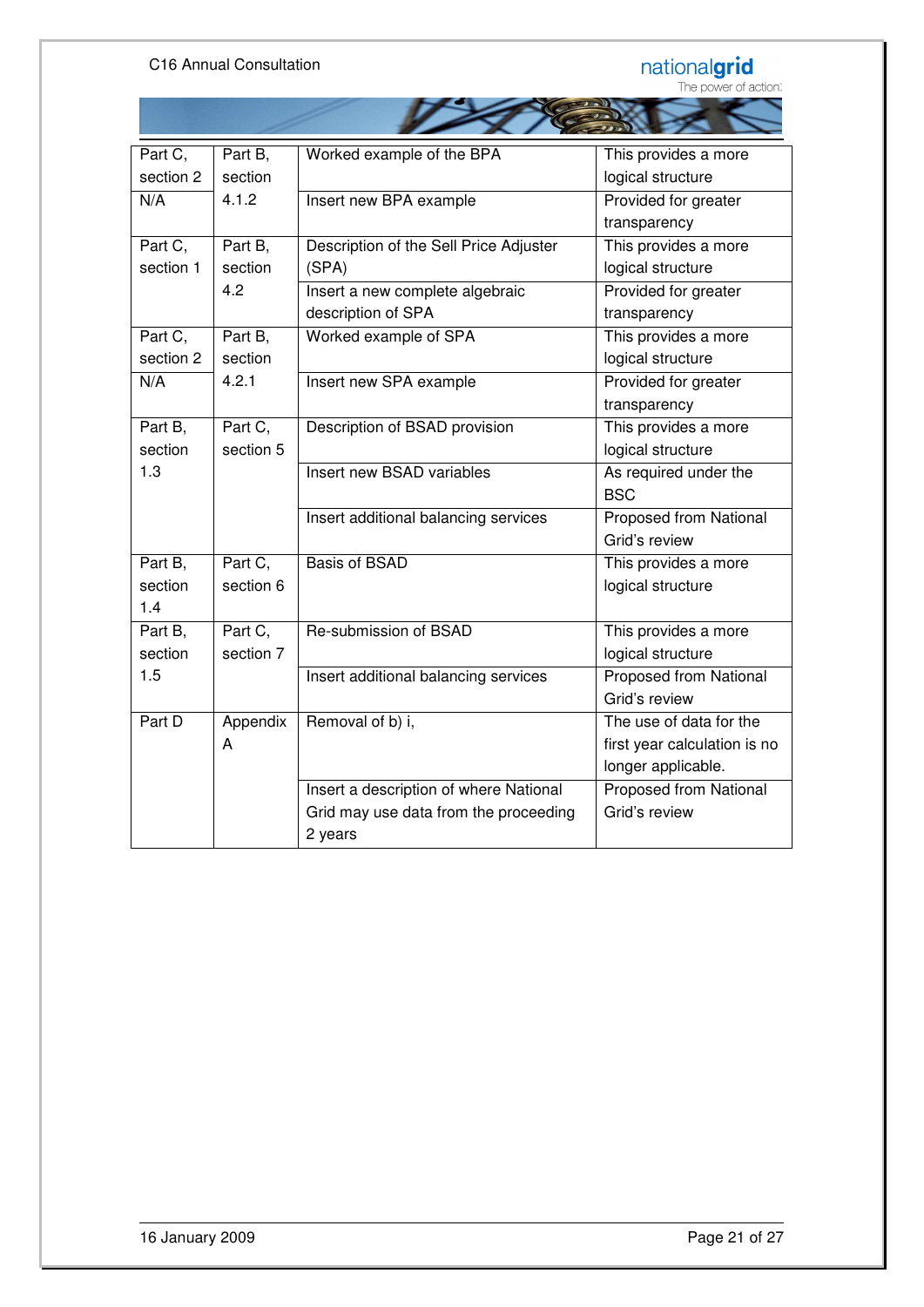nationalgrid<br>The power of action:

**11 Appendix E Marked-up BSAD for proposed BSC modification P217A and National Grid's review of balancing services changes** 

Please see a separate document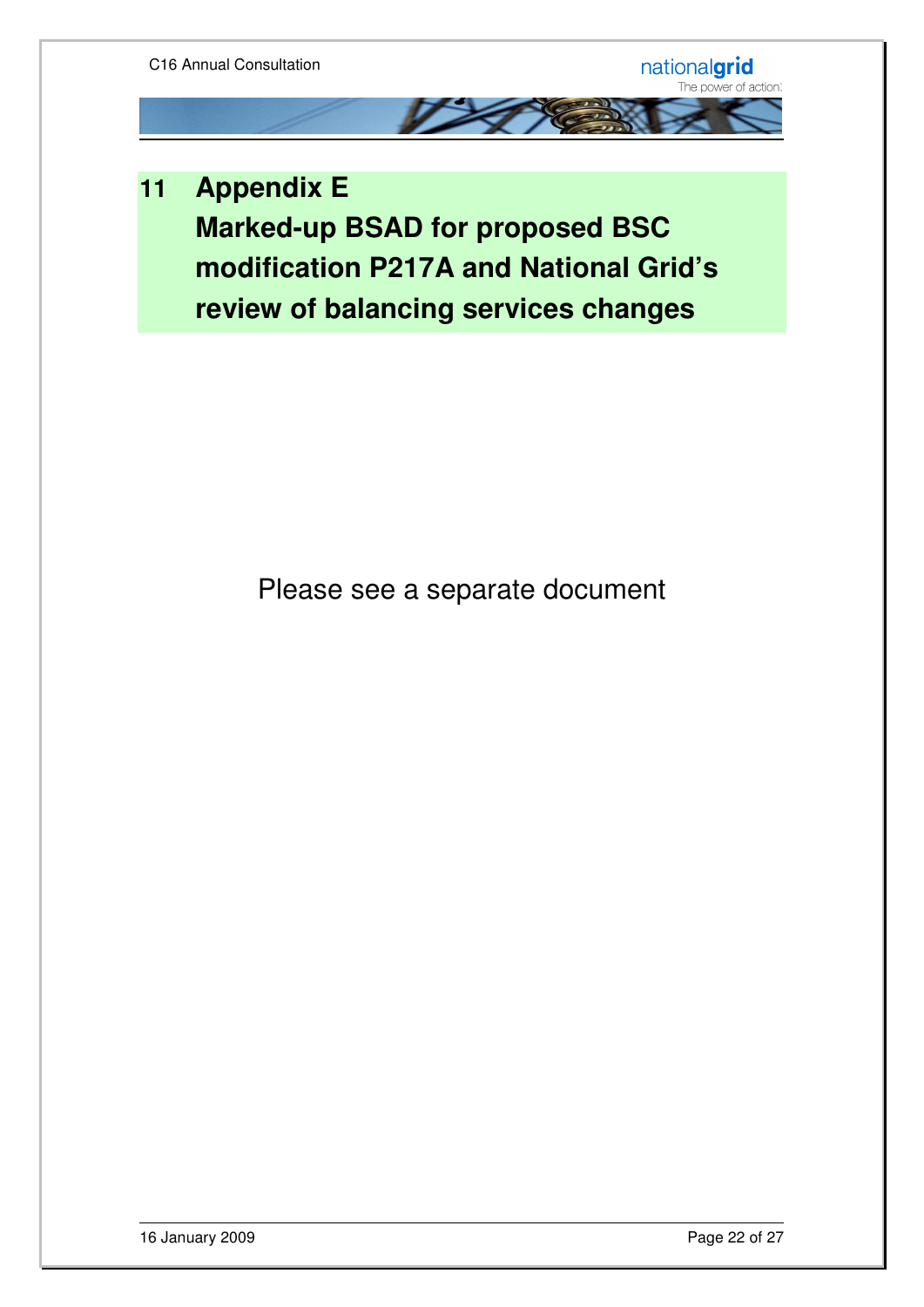

## **12 Appendix F Summary of proposed SMAF changes from National Grid's review of balance services**

| <b>SMAF</b>    | Change                          | <b>Comment</b>                |
|----------------|---------------------------------|-------------------------------|
| <b>Section</b> |                                 |                               |
| Part B,        | Insert Emergency Deenergisation | Proposed from National Grid's |
| section 3      | Instructions                    | review                        |
|                | Insert Commercial Intertrip     | Proposed from National Grid's |
|                |                                 | review                        |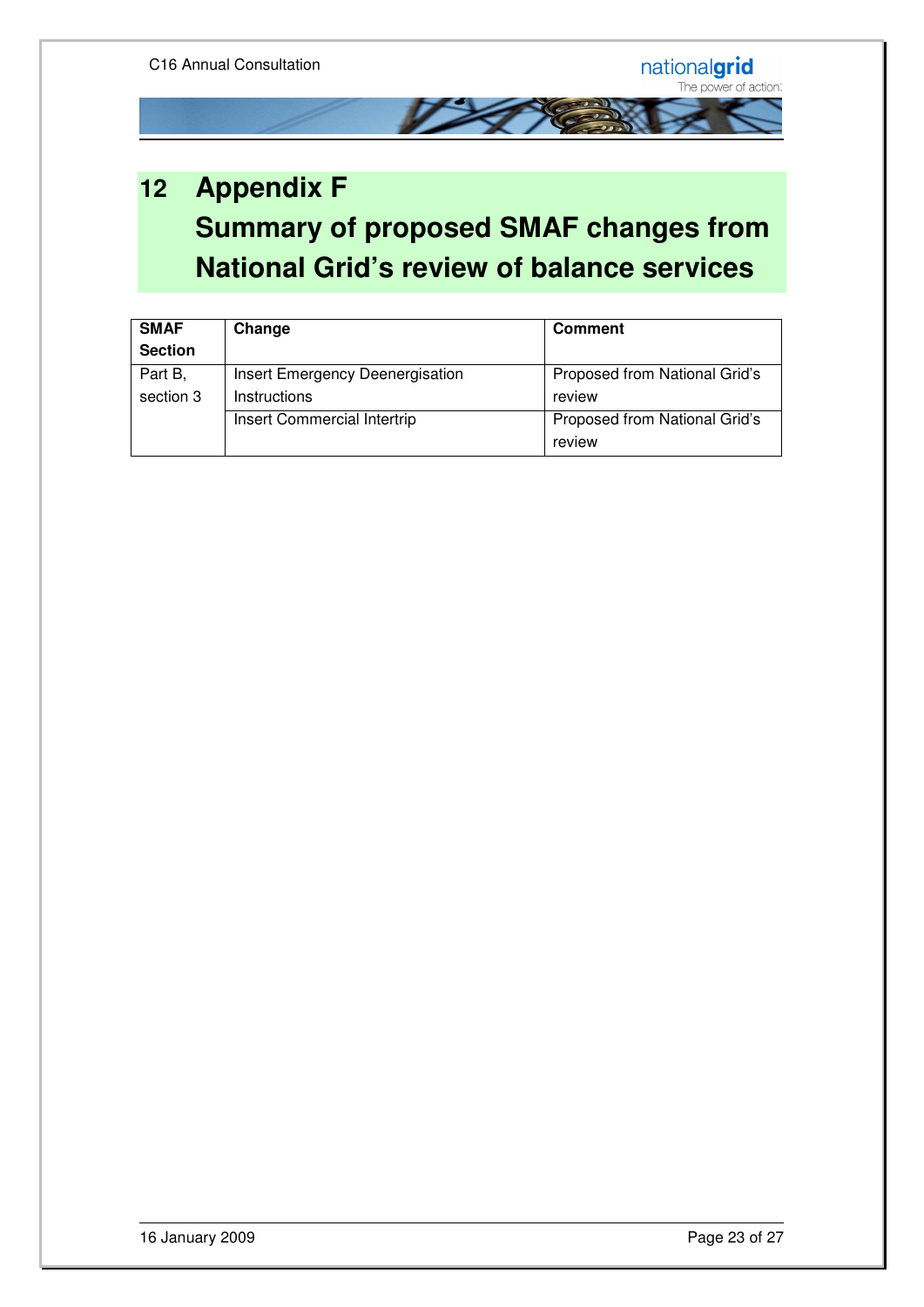nationalgrid<br>The power of action:

**13 Appendix G Marked-up SMAF for proposed changes from National Grid's review of balancing services** 

Please see a separate document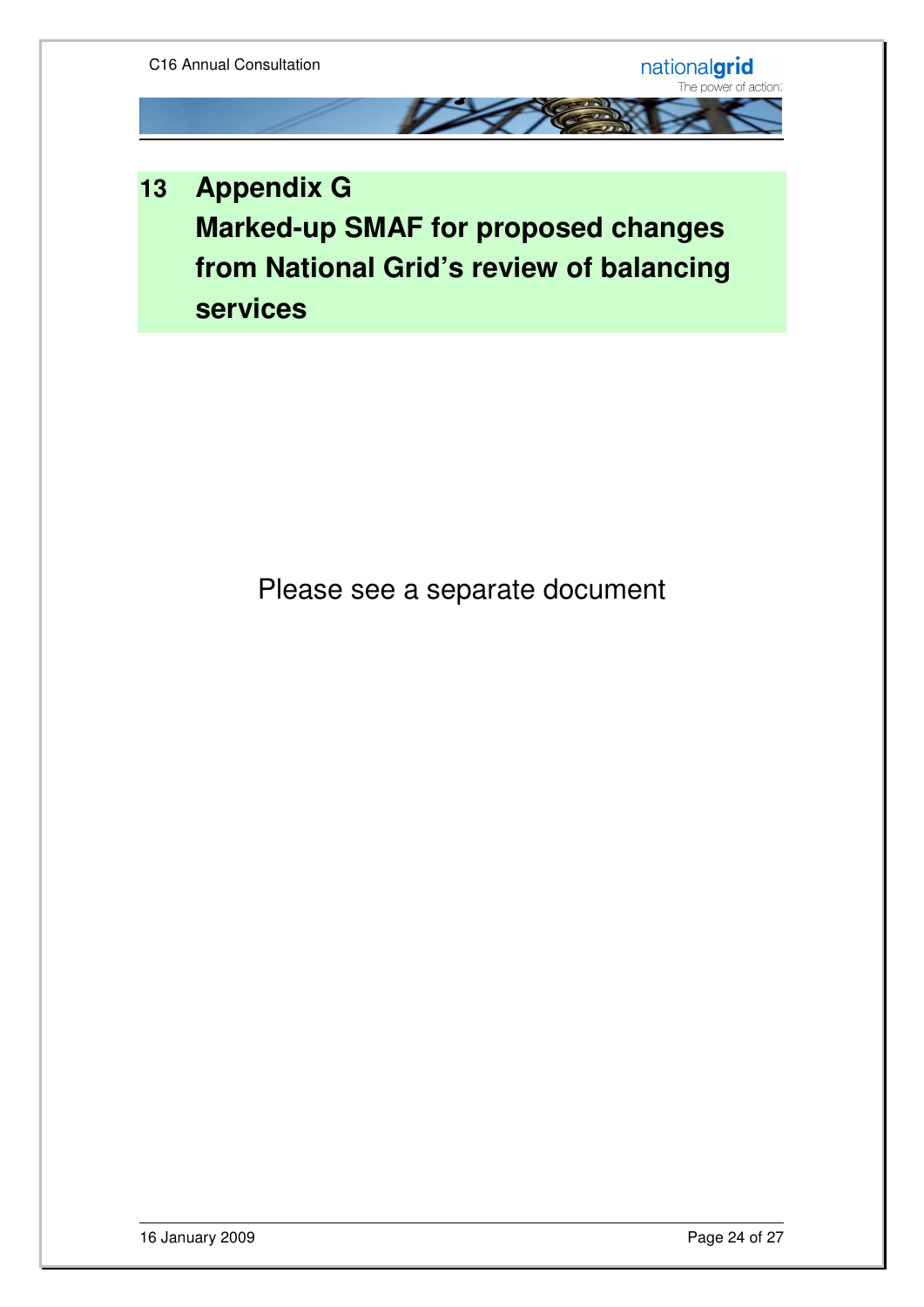

National Grid invites responses to this consultation by 4<sup>th</sup> October 2009. The responses to specific consultation questions (summarised below) or any other aspect of this consultation can be provided by completing the following proforma.

Please return the completed proforma to **balancingservices@uk.ngrid.com**.

| <b>Respondent:</b>                                      |  |
|---------------------------------------------------------|--|
| Company Name:                                           |  |
| Does this response contain<br>confidential information? |  |

| <b>No</b>      | Question                                                                                                                                                                                                      | <b>Response</b> | <b>Rationale</b> |
|----------------|---------------------------------------------------------------------------------------------------------------------------------------------------------------------------------------------------------------|-----------------|------------------|
|                |                                                                                                                                                                                                               | (Y/N)           |                  |
| $\mathbf{1}$   | Do you agree that<br>the<br>changes proposed to the<br><b>BSAD</b><br><b>Example 2018</b> methodology<br>statement in Appendix B<br>resulting from modification<br>P217A should be made?                      |                 |                  |
| $\overline{2}$ | Do you agree that the<br>SMAF methodology<br>statement proposed in<br>Appendix C should<br>be<br>implemented?                                                                                                 |                 |                  |
| 3              | Do<br>you<br>that<br>agree<br><b>Emergency Deenergisation</b><br>Instruction volumes should<br>be included within the BSAD<br>and SMAF methodology<br>contained<br>statement as<br>within Appendices E and G? |                 |                  |
| $\overline{4}$ | that<br>Do<br>you agree<br><b>Commercial</b> Commercial<br>Intertrip<br>volumes should be included<br>within the BSAD and SMAF<br>methodology statement as                                                    |                 |                  |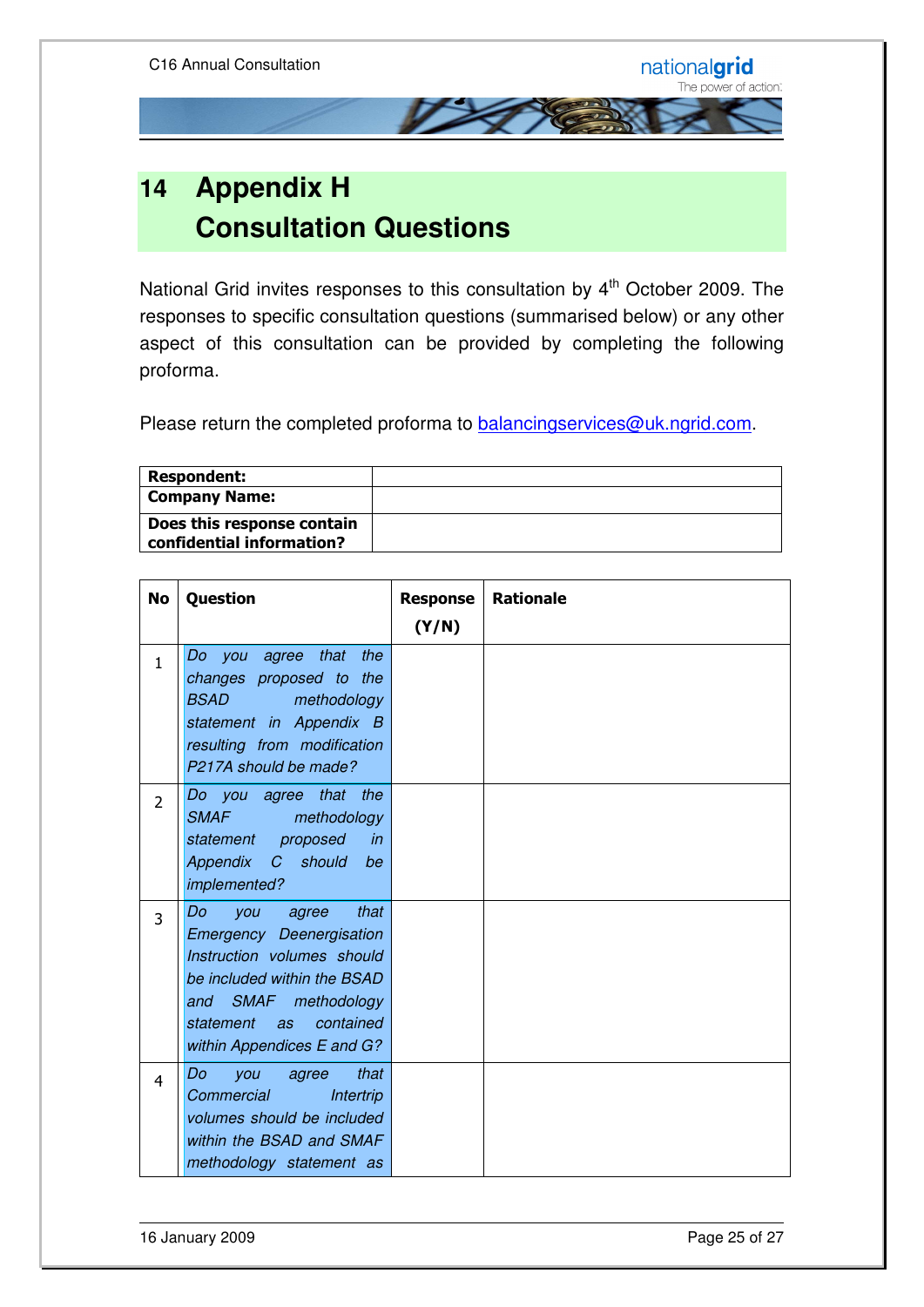# nationalgrid<br>The power of action:



| No | Question                                   | <b>Response</b><br>(Y/N) | <b>Rationale</b> |
|----|--------------------------------------------|--------------------------|------------------|
|    | within<br>contained<br>Appendices E and G? |                          |                  |
|    | Do you have any other<br>comments?         |                          |                  |